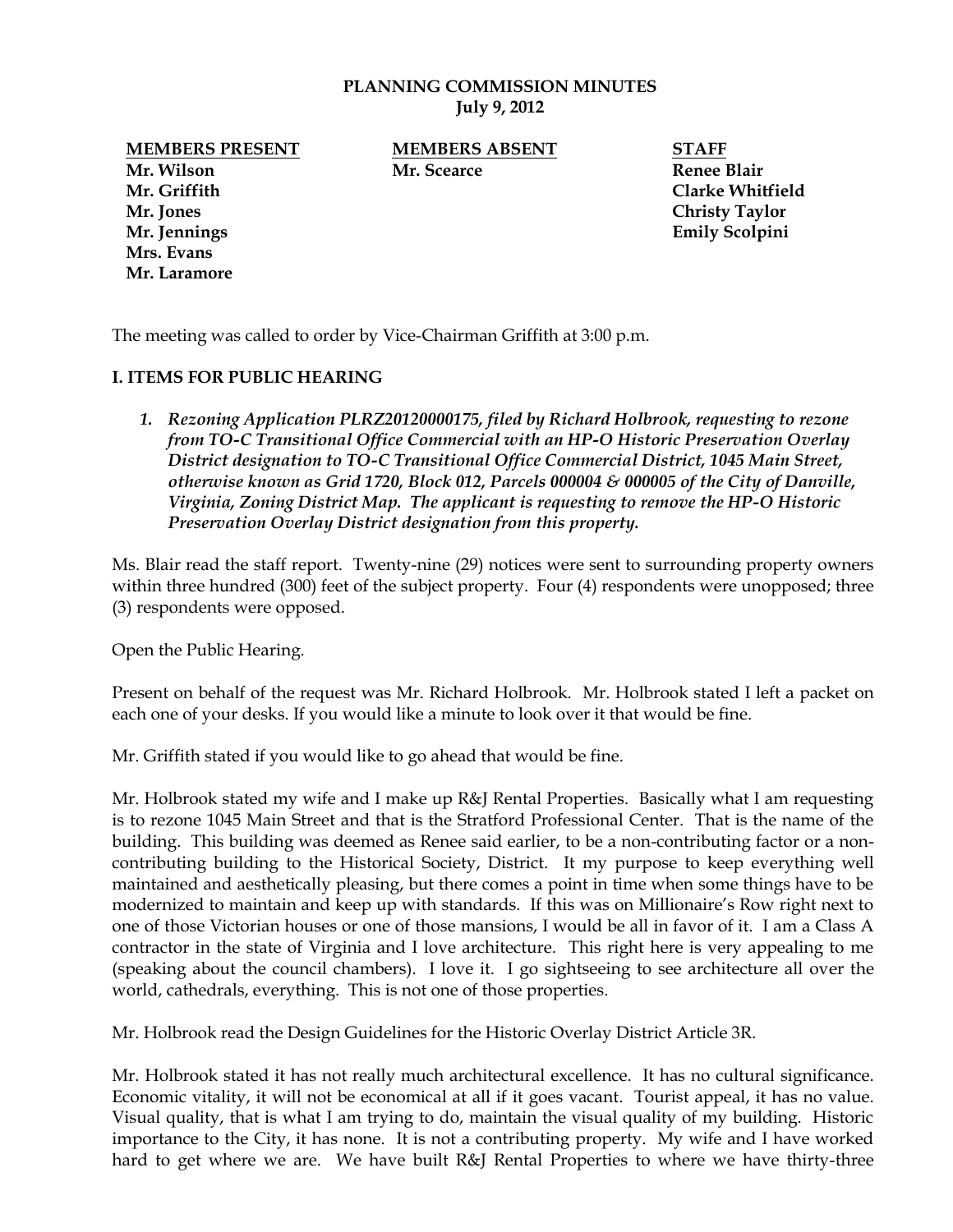tenants. If I can't keep these properties well maintained and modernized, they are going to go vacant. The bank is not going to be happy with me at all. We all want the same thing. Certain things as far as maintaining these properties I think supersede the historical value. This is a three quarter million dollar piece of property. Why would I do anything detrimental to the lease ability of that property? If this building falls below modern upkeep level this thriving medical facility which is fully occupied, it is fully rented and they all pay taxes to the City of Danville, will become vacant, rundown ruins. Some properties by nature are required to become modernized: medical buildings, hotels, restaurants, shopping malls. Look at the Downtowner Motor Lodge. It used to be a thriving hotel. Without modernization it is what it is now, being torn down. Not everybody goes over to the V&J Restaurant. It is run down. It still has good food. Tourists are not going to stop there. I have a heart doctor in that building. If you have a heart problem do you want to go to your regular physician with a stethoscope or do you want to go over there and have x-rays, cardiograms, and things like that? You want to go into a modern facility, clean, well maintained, up kept, no bugs, well lit all of the way to practices and use. Facilities want the same things as those stents do. They are not going to stay there if I can't keep them well maintained. Since I bought that property, which has been about two years ago, I have already invested about \$75,000-\$80,000 in it. We've painted, scraped, cleaned, glazed windows, painted the whole outside property. Right now I need to go back and redo the western wall. It will not hold paint. To try and chip off all of that old wood and so forth you just have to keep painting. That is the only way to keep it on there. You just have to keep going over and over it. It is very costly, which we are willing to do that. I am willing to keep the wood. That is not a problem. Somewhere along the lines the City has let a self-governing, selfinterest group control itself. You've got the CAR, which are people to document and to let you do what you can according to this architectural review board. Basically it is a self-interest group. What they want is what they get. You need to have a non-biased group of people to say this is good for the community and this is not good for the community. Just because you live in that area, you can't dictate what they do with their property. Everybody would be driving pink Volkswagens if that was the case. Basically you need to keep up with the times in a modern facility. That is what I am trying to do. I am not going to let this property go run down. I don't know who is going to own it when I die, but I have no plans right now to get rid of it. I am self-employed contractor. This is my 401(k). This is my retirement. This is what I do so I will be able to live a retirement life. I've got to keep that property up so I will have the income. I have got to keep that property up so I can pay the bank. As I said right now I am looking at a \$700,000 investment in that piece of property. The reason we are standing here to be rezoned is because I put in fifteen vinyl replacement windows on the western side of the property. Since I have owned the property in the two years, I keep replacing the furnaces, the air conditioning units. They keep going out. It is really hot on that side. You can't keep paint on that side. None of the windows were operable whatsoever. Now they are all operable. It is not a safety hazard. There is only one way out of that building and that is the front door. You can make a U shape, but if it was a fire, it is actually a hazard. Now we can open those windows. They can get cross ventilation. They could jump out of a window in case of a fire. One of the reasons they didn't want me to put the windows in is because there were no grids in the windows. Right here on Main Street, Millionaire's Row, there are windows with lighted glass and no grids. It doesn't make any sense to me. If you look at those pictures you can see that it is a modern facility. The parking in front which is cracked up, they made them put pavers there some years ago. It is all cracked up. We had an elderly gentleman fall about two months ago. I have his name and address if you want to talk to him. We wanted to pave that. CAR wouldn't let me pave it. We did come to an agreement. They are going to let me put concrete down that will meet color and cut some grooves in it. I think that is ok. I don't mind doing that. All I want to do is to be able to have a wheelchair go in and out in a safe manner, a walker to go across this stuff, and so forth. There is give and take with every situation and I don't mind doing my part to keep that building in accordance with what everybody wants, but it needs to be to today's standards. Everyone here probably has a cell phone. Everyone one of you arrived by car and not by horse and buggy. There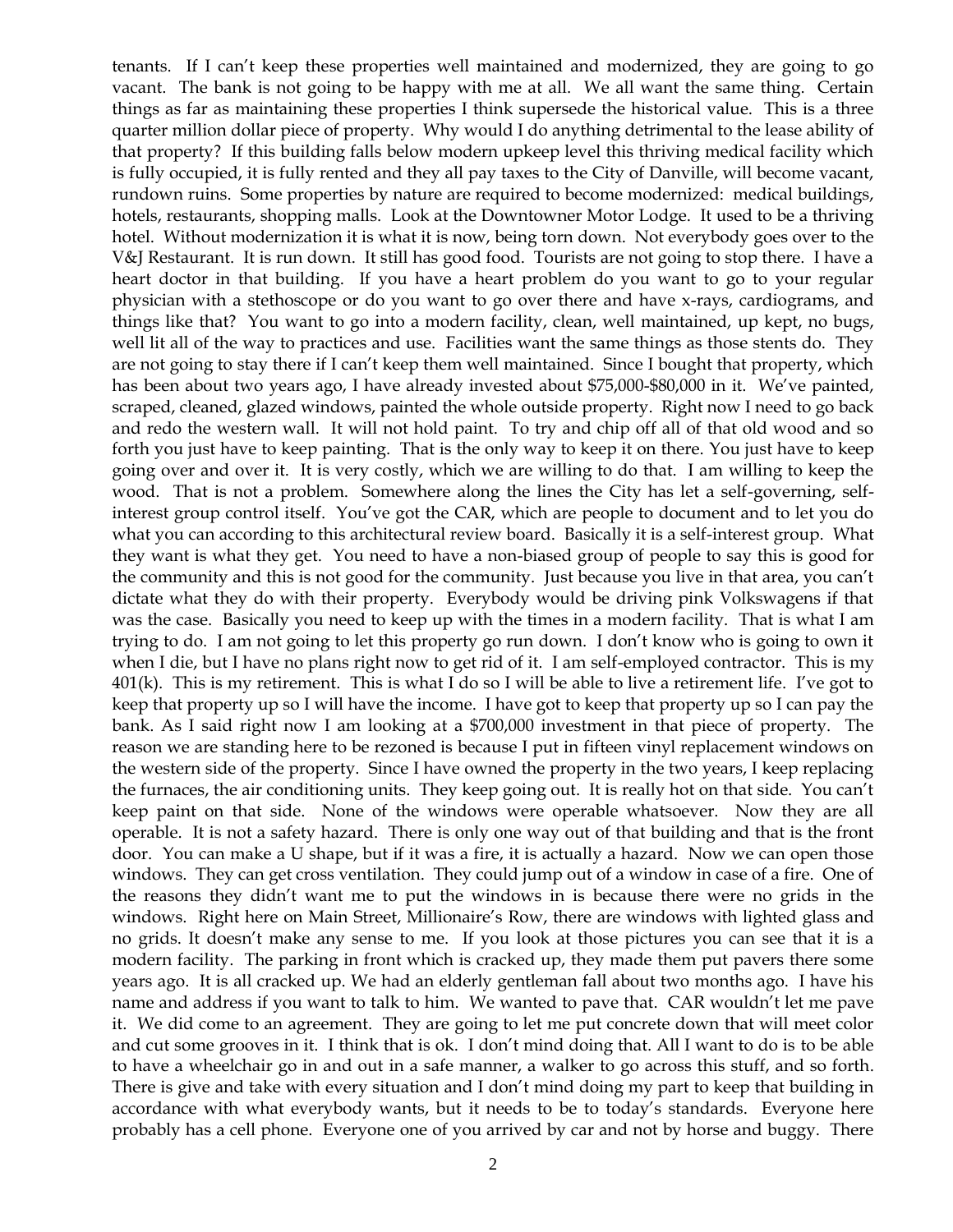are certain things that have to be modernized. I think this is one of them and I would appreciate your consideration in looking at it. I will be glad to answer any questions.

Mr. Jennings asked regarding the cracked up area is that a sidewalk or is that a parking area?

Mr. Holbrook responded right in front of the building this part that is cracked up was handicap parking for the building. It is right in front of the building. They have requested for years even before I owned the building to pave that area. CAR would not give them permission to pave it or concrete it. They made them put down these pavers. These pavers are all broken up and cracked now. I went to CAR a couple months ago to see if I could pave it. That is when we came to an agreement to pour concrete. I do have permission to go ahead and concrete this area and right on the other side, the driveway going in there is another paving area. In this same picture you can look at the Stratford House. That building has one hundred thirty vinyl replacement windows. I am right across the street. I have done no more than what they have done. I don't know why they wouldn't let me and let somebody else. I also have documentation where there is other properties throughout the district that have vinyl replacement windows. That is not what we are here to discuss, I just wanted to give you a little background.

Mr. Jennings asked is that the parking area? What area is that? Is that the area right in front of the building?

Mr. Holbrook responded yes, sir.

Mr. Jennings asked and it faces Main Street?

Mr. Holbrook responded yes, sir. This part right here is a sidewalk (pointing to the picture) going down and it is right on the street.

Mr. Laramore asked you said the problem that you have is that you replaced fifteen vinyl replacement windows?

Mr. Holbrook responded yes, sir.

Mr. Laramore asked and they were all on this side?

Mr. Holbrook responded yes, sir. They face Stratford Medical Center.

Mr. Laramore asked are they different? I rode by there.

Mr. Holbrook responded they are almost identical to what is across the street.

Mr. Laramore asked on the other side of the building, are they the same windows?

Mr. Holbrook responded the other side of the building are wood windows and they are all painted shut. A couple of them even have boards across them, which have been nailed up over a period of years. The reason for the boards is to keep the light out of the x-ray rooms and so forth that is in the cardiology clinic. Dr. Chauhan is in half of that upstairs and then Dr. Lazarus on the other side. When I rented the other side of that upper portion to Dr. Lazarus that was one of the concerns; the heat coming in those windows and not being able to raise and lower them. They were all painted shut from years and years of paint.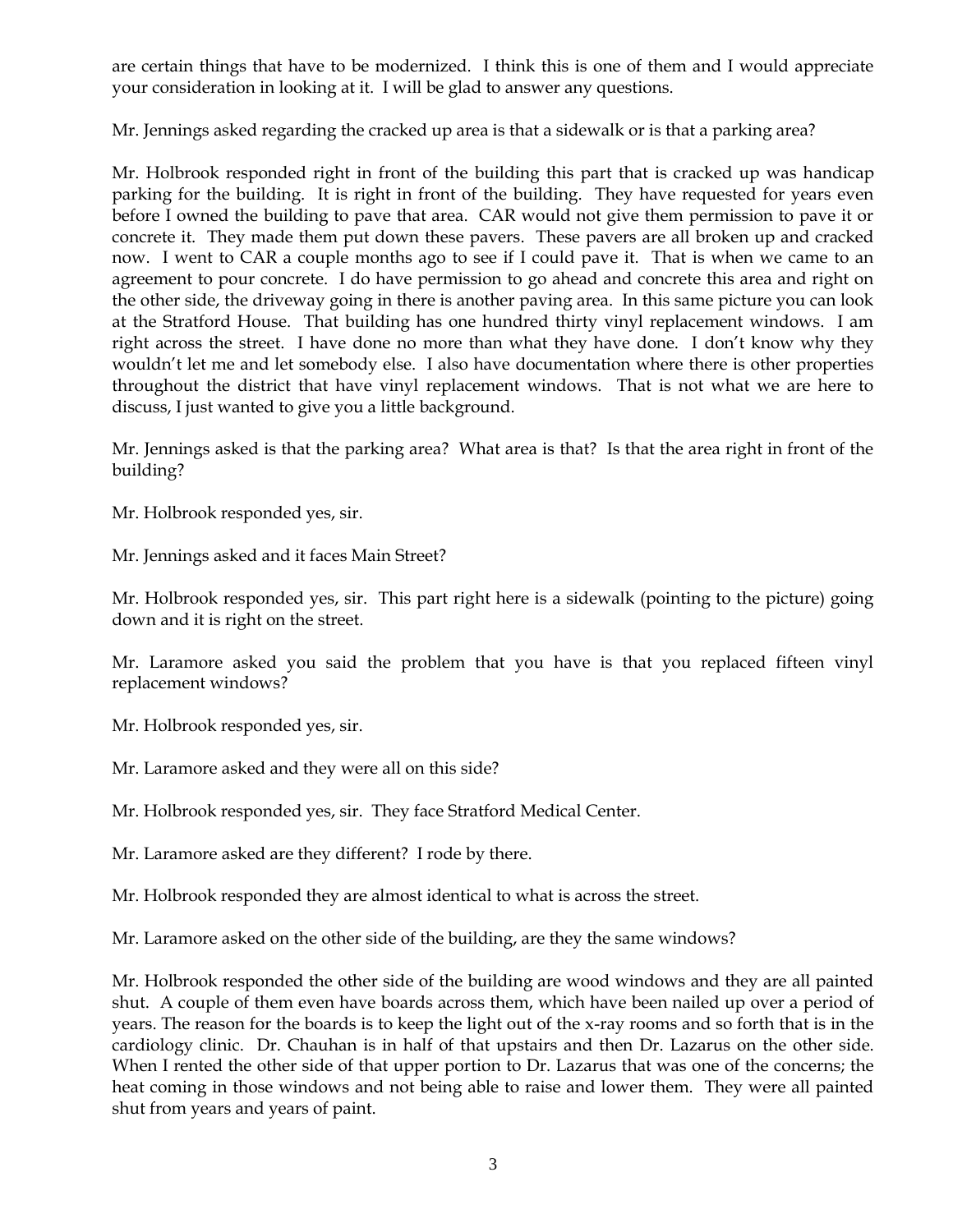Mr. Laramore asked so their problem is not that you replaced the windows, but that you replaced them with vinyl, something that they didn't approve?

Mr. Holbrook responded that is correct. Their opinion is that they want me to go back and put wood windows back in.

Mr. Laramore asked was the overall look of the windows changed?

Mr. Holbrook responded no, sir. I have pictures that I can show. You can hardly tell the difference.

Mr. Laramore stated it looked the same to me as I went by.

Mr. Holbrook approached the members to discuss the photographs of the windows that were replaced.

Mr. Griffith stated you said that the windows didn't have grids in them, but the pictures that you show on here all of them do have grids.

Mr. Holbrook stated they want them to be external grids. The want them to be a true divided light. I am saying that when you come down Main Street there are some with no grids, there are some with grids. These windows have grids. I went back with grids, but I put them in between the glass.

Mr. Griffith stated that is the way they come. That is the standard.

Mr. Holbrook stated that is not a true divided light, which would be separate panes of glass.

Mr. Griffith asked the appearance is the same though?

Mr. Holbrook responded yes, sir. The appearance is the same.

Mr. Jones asked are there any other plans for the outside of the building that could be a problem for the Historical Society?

Mr. Holbrook responded the brick is there. I am not planning on changing any of the wood work. The only other thing is if they want to get on top of the roof and tell me not to put another rubber roof on. I don't have any plans to do anything except for the parking, which they have already given me permission to do. They wanted concrete instead of asphalt. I don't mind doing that. That was a give and take type thing. Give them what they wanted, give me what I wanted. It was a mutual consensus. I am in with keeping everything else. I don't mind to keep painting the building. I would rather put aluminum trim on it, but I don't mind to keep painting it.

Mr. Jones asked but you do understand where they are coming from in fact that after you leave somebody could tear this down and put up anything if we grant this, right?

Mr. Holbrook responded I don't know why anyone would take a thriving \$10,000 a month income, tear it down, and put something else. I have got \$700,000 dollars invested. Why would anybody tear it down? Unless Walgreens came in and tore it down. I can't foresee what is going to happen twenty-five years from now. It is like Exxon right up the street on the corner of Holbrook. In the Historical District we had no Exxon's. I consider the Architectural Review board kind of bias and hypocritical. They want everything to look good from the street, but they don't mind central air.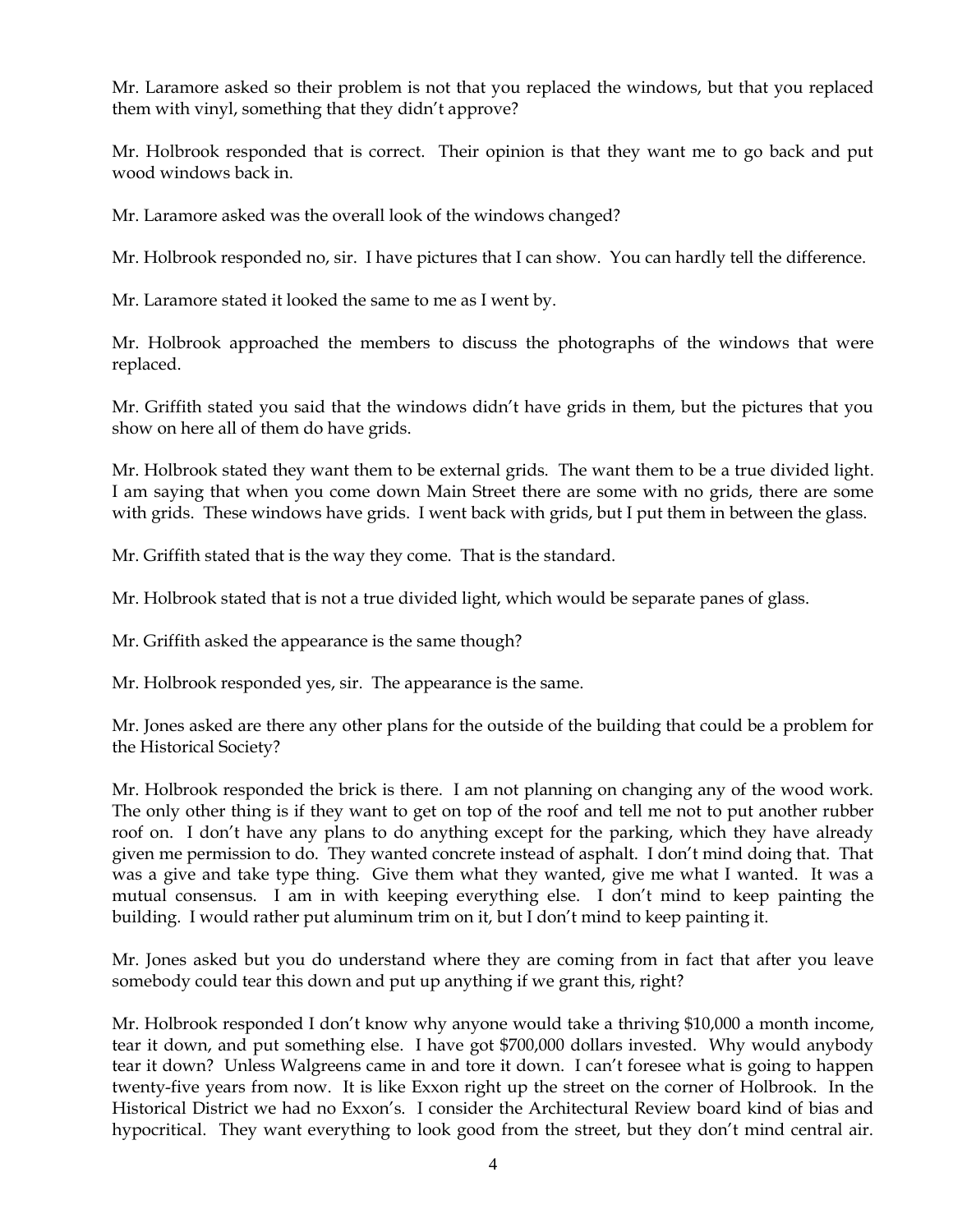They don't mind restrooms. We are all standing in a historical building and we all have air conditioning. That is not the way it was built. We don't have to go outside to an outhouse. It has to be give and take along with a modern facility to keep up with the times. That is the way I look at things. I don't want to do anything detrimental to this building that would kick a tenant out. I don't want it to become another Downtowner Motor Lodge. I want it to be a thriving part of the community. I have got thirty-three tenants. This is just one building. If you look at another building that I've got up on Westover Drive, it used to be a cinderblock building. I talked to Renee, we expanded the front, put a 6' porch all of the way across the front, put another roof on it, made it aesthetically pleasing to the community. Every one of them is rented out now, well I take that back, within the last two months I've gotten two vacancies; but they usually rent pretty quickly. It is just a strip center right up there at Pino's.

Mr. Wilson stated I am troubled by a couple of things. If I understand this correctly, we are not really discussing the issue of whether something is modern or not. It seems to me that the issue on the table is that you made changes to a facility within the Historic District knowing what the rules were for changes in the Historic District; and now if I understand this right, the way we are going to deal with that and all that money that was put into those windows is that we are going to take that overlay off so that it now qualifies for you to leave the vinyl windows. I guess I am kind of wondering why and I have seen this happen a few times in my time here on this Planning Commission is that work gets done, then it goes in violation, then the way it is handled is to come back to us and ask for an exception to that. I don't think anybody wants to be heavy handed or anything here; but when you put the vinyl windows in did you know that you were out of compliance at that point?

Mr. Holbrook responded in the City of Danville you don't have to have a permit except for in the historical area to put in vinyl replacement windows.

Mr. Wilson stated but you did put them in a historic area though.

Mr. Holbrook stated I didn't think about that as being a problem. I didn't think I was going to have to have a permit for vinyl replacement windows. I didn't think that governed that part.

Mr. Wilson asked was it possible to as a building owner in the Historic District, whose responsibility it is to make sure that we are compliant with the Codes, because now we are really being asked to switch something that could have a long term effect for other businesses, set precedence, all kinds of things. I know that, I guess they still make the Jefferson double hung windows, divided light, and so I think that there are options out there that could have been chosen. I just wonder if that conversation ever took place rather than just having to come back in behind.

Mr. Holbrook stated we never had that conversation. Most of the things that are requirements like paving stone is cost prohibitive. That is the reason we are in the same thing that we are in now.

Mr. Wilson stated I understand that, but we are dealing with a very specific issue and that is whether to take a zoning off of something in order to make the windows that were put in as an owner and all of that due diligence that was supposed to have been done ahead of time, to make that now compliant. I am assuming that if this doesn't get approved you have to remove all of those windows and go with the proper type of window.

Mr. Holbrook stated we are going to ask for a variance and we will still go through the proper channels. We will go to court. It is in the opinion of the court that they will not make me do that. It is already a Supreme Court ruling on another issue on Main Street on non-contributing properties.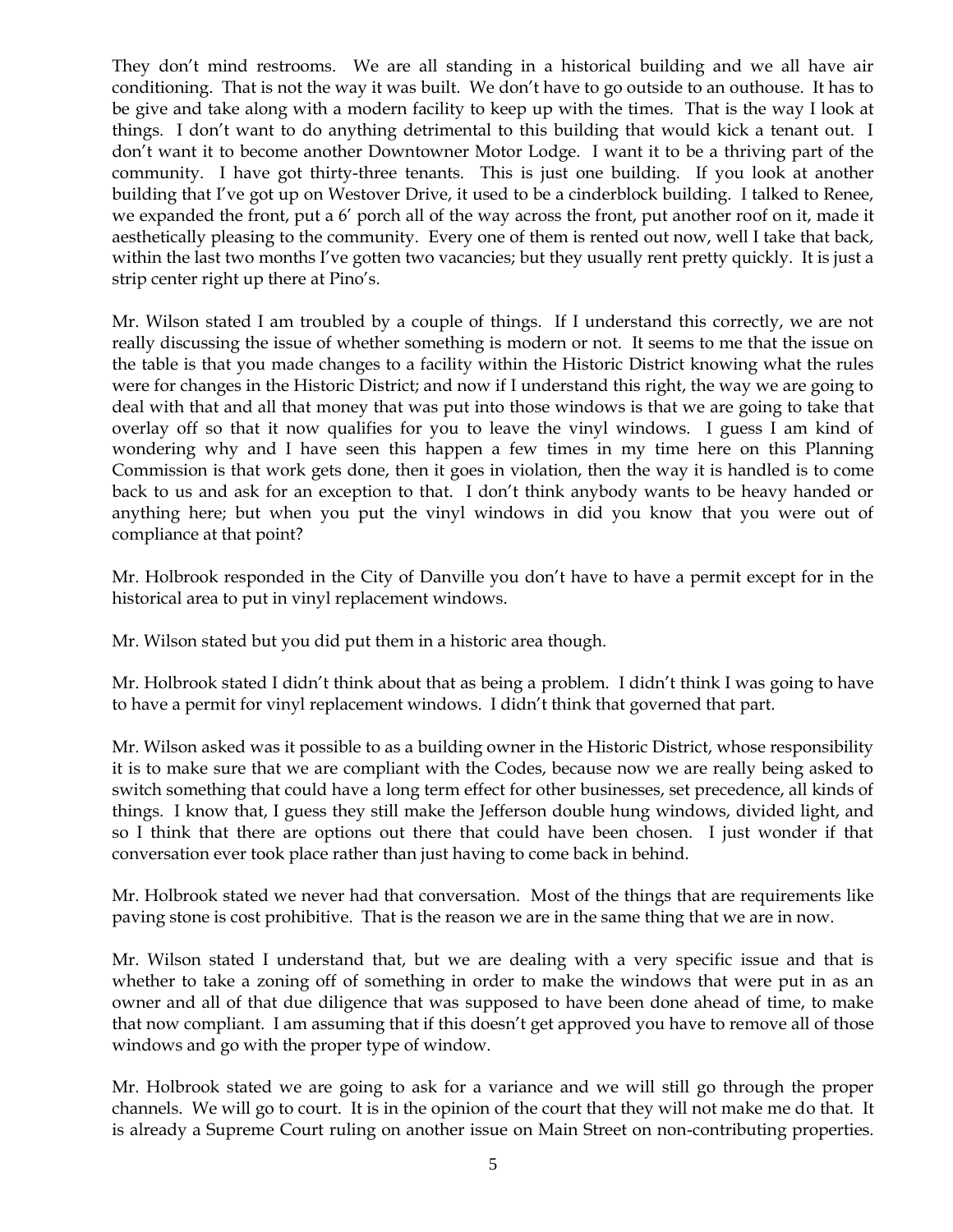The Norton case with the front door and I've got that documentation as well. Again if you want to go to that part, we are only dealing with to make it historical or not. We are not even considering the windows that have been done. We are not considering that. I was just giving you some background about the windows. What we are looking at is that this is not a contributing building and to foresee what is going to happen five years, it probably will not be a contributing building then either. That is what Renee was saying in her records. If you look at just that part, there is no reason not to lift it.

Mr. Laramore stated I think from a City standpoint, one of the things is that the building could be damaged to an extent that it couldn't be replaced. It could be that five years from now there is a vacant lot there, so we do have a lot to consider with what your problem is and with what Bruce said the larger picture is.

Mr. Holbrook stated I just replaced about every light fixture in there, so the building will not burn down. I would go into a room and flip on a light switch and they were sparking. After a couple of complaints of that, we just started replacing them all in conjunction with the City Utilities Department.

Present in opposition to the request was Mrs. Susan Stilwell. Mrs. Stilwell stated I am a member of the Commission of Architectural Review. Mr. Holbrook purchased this property in 2010. At that time I am sure that he must have been notified that it was a property located in an overlay district, the Old Westend which was created in 1971. The CAR has saved the Langhorne house and many other properties in this neighborhood. It is not one property that is important. It is the context and the integrity and the setting of the entire Old Westend that is important. If you buy a piece of property at Burton Condos, at Windimere Villas, and Burnum Woods or in the Old Westend there are rules. If you want to purchase something in those neighborhoods you have to comply with the rules that are in place. I was not a member of the CAR when the papers were suggested for the parking. He needed a handicap space, because on that lot the driveway goes way downhill. It is difficult. It was suggested I know that pavers be put in. unfortunately the previous owner did a very cheap job. There was no foundation and you know if you put concrete pavers down with no preparation underneath they are going to break, freeze, and crack under the weight of the car. Mr. Holbrook came and asked us if we would do asphalt or concrete. We suggested colored concrete, buff color that matched the mortar of the building, scored to look like 4'x4' pieces of stone. That would be much more pleasing on that block of Main Street verses more black top there, which is hot and looks very commercial. This property in five years will be considered contributing to the Historic District. You only have to be fifty years old. Dr. John Neal built this medical facility in 1967. He used the finest materials he could find. He put in fantastic real wood windows that were architecturally appropriate to the design of the building. The vinyl replacement windows, if you understand architecture you can tell the difference. They are not true divided light. If you buy a building in the Historic District you have to be willing to maintain the building according to the architectural rules. Many of us have owned homes in the Historic District and other commercial buildings in the Historic District. You can buy wood windows. We do allow storm windows. For Mr. Holbrook to say that it is important for those windows to open for fire exits, seems like to me that he has a dysfunctional building if cardiac patients have to come out of windows to get out of a building. I don't think that is a very valid excuse for putting in vinyl replacement windows. CAR suffered with this. I mean we spent a great deal of time. Our vote was split because it was difficult. We could not set the precedence for allowing one property owner take out real windows and put in replacement windows. What would we say to the next person? If you allow one property to opt out and to be removed from a National Registered Historic District, you are truly opening Pandora 's Box. Thank you, any questions?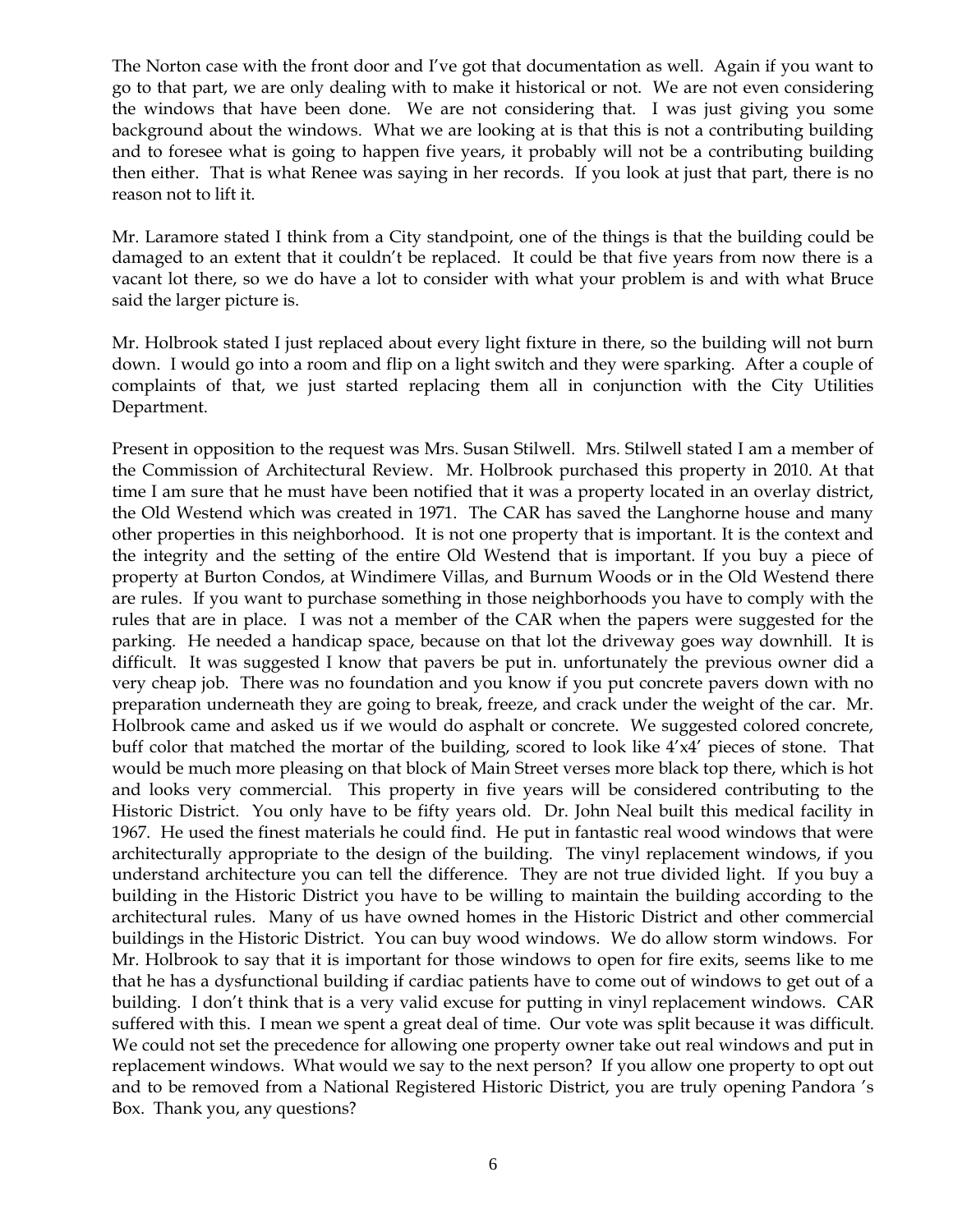Mrs. Evans asked if he had put in the windows, I know Pela makes a window that is true divided light. It is a replacement window but it is wood inside and vinyl outside and it is true divided light. Would that have been acceptable to the CAR?

Mrs. Stilwell responded if he would have come to CAR prior to removing, he destroyed the original windows. They were torn all to pieces he said. We asked him what happened to the windows and he said that they were all torn up. I don't know what CAR would have done. We understand weatherization. We understand climate control. We understand the cost of utilities these days, and so we do allow people to use storm windows. There are many companies. If you look at the Ferrell building on Main Street, those windows were built in 1885 that are on the front of that building. Rehab Builders actually has a part of their company that restores. They have a window restoration team. You can restore historic windows from 1885. That is pretty amazing. These are the rules and if you buy a property in a neighborhood that has rules you have to comply. You can't expect that you get to break the rules. If you do we won't have a Historic District.

Mr. Laramore asked so you wouldn't allow them? She asked the question about the wood on the inside.

Mrs. Stilwell responded we do not allow artificial materials. We do allow hardy board, like concrete board in certain instances instead of wood especially on facades that get a lot of weather exposure. We try to work with every single applicant that comes in there. We are like you. We don't get paid. We try to come up with names of contractors, people to help. We are trying to protect and in order to protect the Old Westend we have to protect all of it.

Mr. Jones asked what do you think about the windows that he put in?

Mrs. Stilwell responded I think they are horrendous. I think they are awful. They look like Barbie house windows to me.

Mr. Jones stated I am just looking at the picture of the one that he pointed out that had not been changed. I don't know if I can see much difference.

Mrs. Stilwell stated if you were on the street you could see the difference that it is a vinyl replacement window and not a true divided light window.

Mr. Jones asked do you understand his argument though, that he feels like to keep tenants in there he has got to keep this up?

Mrs. Stilwell responded I am in the real estate business. I understand about keeping tenants. I have owned a lot of rental property. I've done a lot of historic rehab in Danville, Durango, and in Telluride, Colorado. It costs money to maintain a property and to keep it up to date, so that you can keep tenants. I have been in the real estate business for thirty-four years. I mainly deal with historic property. I am very familiar. It is very expensive, but if it is done right the rents are higher also.

Mrs. Evans stated I don't know if you were on the CAR at the time the Stratford House was done.

Mrs. Stilwell stated I was not. They are not replacement. That is new construction. I was not a member of CAR. I really was not aware that it had been done. That whole wing was new construction. I know there are people that break the rules and they go to court. We feel like it is important to keep this district, which Ms. Mary Daniel who just died fought to create to save Main Street in 1971. It is important. It brings great economic value to our community. There are tourists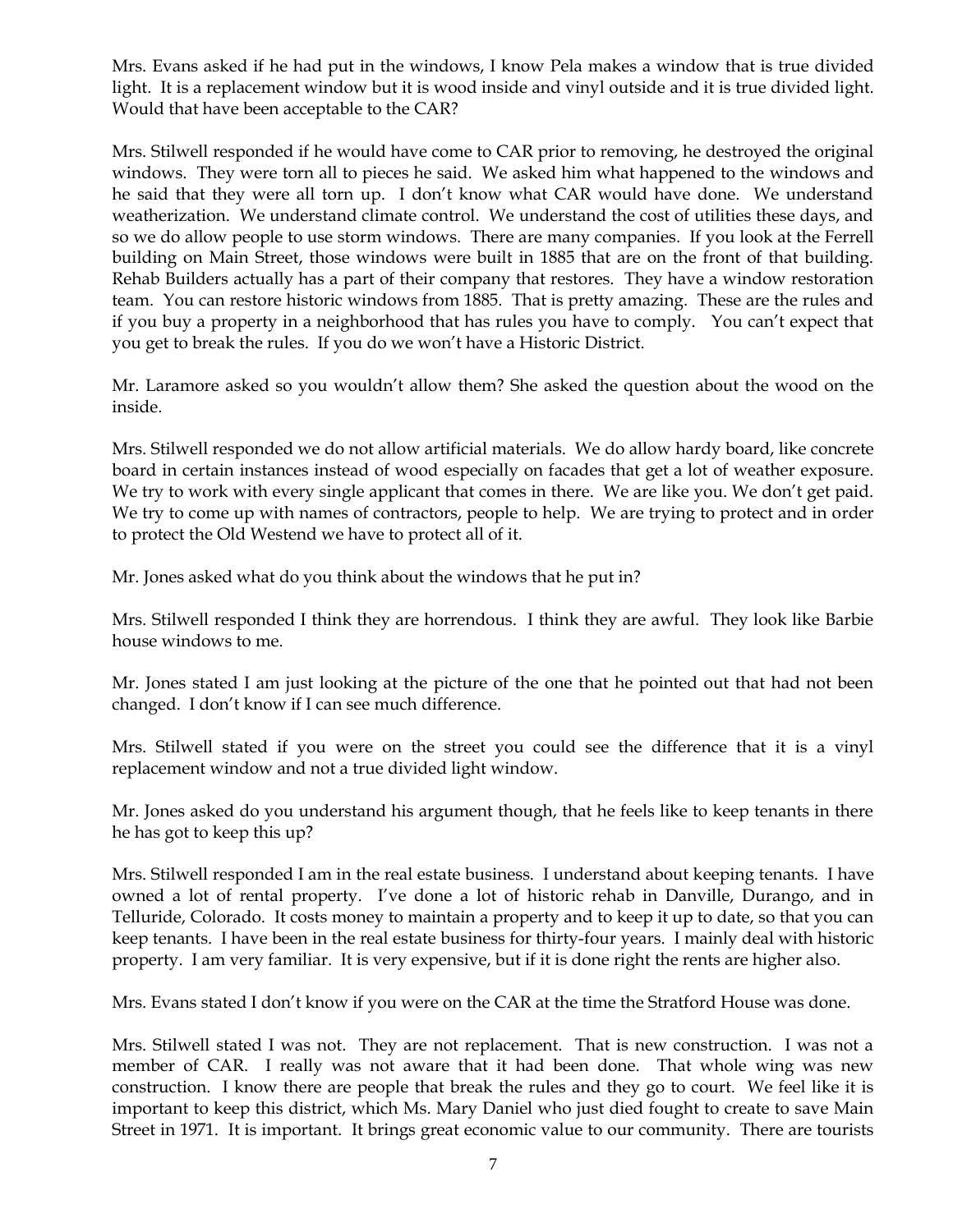from all over the world who walk Main Street almost on a regular basis. They want to see real architecture. You can go to Disney Land and see fake architecture. I just think it is very important and we are very dedicated to protecting this area.

Mr. Jennings asked are you familiar with the difference in the cost of what he has done and what you are requiring?

Mrs. Stilwell responded I am not positive because I have never priced vinyl replacement windows. Probably a real hand built, I mean totally built from scratch, Danville Lumber used to build them. They had a window factory. In fact, Danville Lumber built all of the windows in the Tennessee Valley Authority, all of the windows in Williamsburg, and all of the windows in old Salem. We miss them because we were getting windows built locally here for a lot less money than if you have to go out of town. I would guess a wood window true divided light could run \$500-\$1,000 dollars.

Mr. Jennings asked per window as he has in here? Each of these windows would cost \$500-\$1,000 dollars? We didn't ask him what it cost per window to put these in.

Mrs. Stilwell asked do you get to break the rules because it costs more money to abide by them? I don't think so.

Mr. Laramore stated I was under the impression that maybe since Stratford House was right there the line ended there.

Mrs. Stilwell stated no, it goes all of the way to the Montague house.

Mr. Laramore stated so, they would have gone before the CAR.

Mrs. Stilwell stated they should have gone before the Commission but I was not serving on the Commission at that time. I don't know.

Mr. Griffith asked you don't allow any artificial materials even though they may be superior to what the original materials were?

Mrs. Stilwell responded no.

Mr. Griffith stated so basically you put up something that would not last as long and that would not be as good as what you could.

Mrs. Stilwell stated you can't buy vinyl that lasts as long as real wood. You strip the windows down. You heat gun them. I have done it many times. I did it on my stone house on West Main, heat gunned every window to the bare wood, linseed oil, primed, and two coats of paint. I lived in that house for twenty years and those windows looked like they were brand new when I left.

Mr. Griffith stated I mean I was just asking a question.

Mrs. Stilwell stated you just got to know what you are doing. We offer that type of advice when people come to the CAR. We are very helpful. We go out sometimes to the property to meet with them and make suggestions. It is expensive to maintain historic property, but we do it as a gift to ourselves and to the State of Virginia.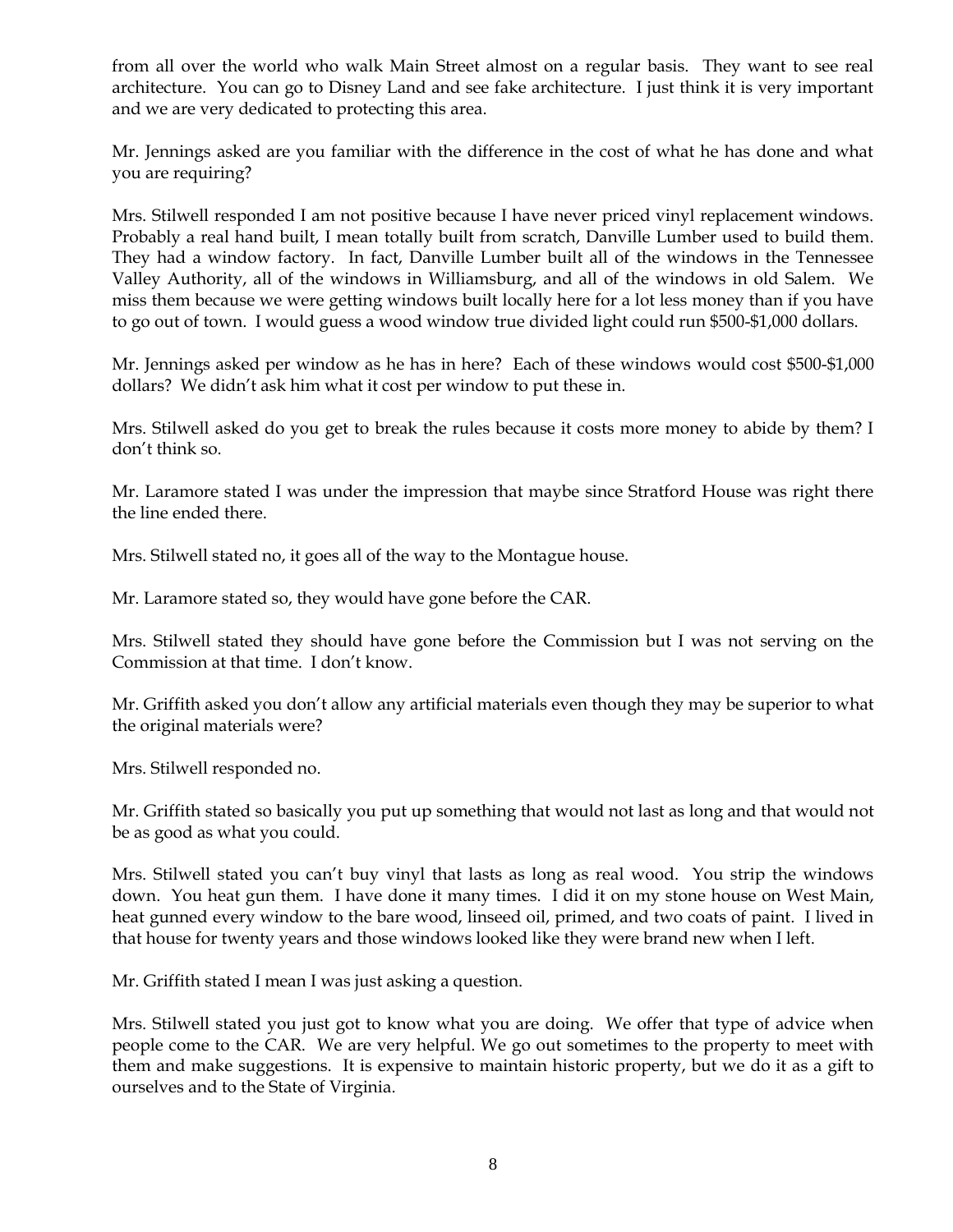Present in opposition to the request was Mrs. Sarah Latham. Mrs. Latham stated I am President of the Danville Historical Society and I am also a member of the Commission of Architectural Review. First, I would like to make a couple of corrections for the record. The Historical Society and the Commission of Architectural Review are not one in the same. The overlay district and the commission that oversees it has absolutely nothing to do with Danville Historical Society. The Historical Society was instrumental back in the early 70's in promoting the creation of the overlay district and in fact the first President of the Historical Society was the first Chair of the Commission of Architectural Review; however that is where the connection ends. The Commission of Architectural Review is an advisory commission of the City of Danville. The members of the commission are appointed by the City Council as are you. We have to swear an oath. We serve for five years and our job on the commission is to uphold the ordinances, the laws of the City of Danville. These are the laws of the City of Danville passed in the early 70's. That is the CAR. It is not a self-interest group that has just decided to come together and create havoc for people that own properties in the Historic District. Next, I will say as long as we are talking about windows, vinyl windows with grids inside look nothing like true divided light windows and you can very much tell the difference. Mr. Holbrook was told at the meeting that putting in new wood true divided light windows is a very expensive prospect. My husband and I live in a house in the Historic District that was constructed in 1903. We had our windows repaired. All of the windows in our house with the exception of a new addition that we added are the original windows. They still work fine. The new ones we added were modeled on the old ones and are wood framed. They are not required to be because they are not in public view, but we value the historic character of the house and we did what was right for the house as well as the district. More recently we purchased the servant's quarters from the YMCA. There were two wood true divided light windows. Those are from the later 19th century. We found out that those windows would cost over \$1,000 dollars apiece to have built new. We found someone in town who took them out, restored them, and made them operable for a total cost of \$300 dollars for both windows. I mentioned this to Mr. Holbrook at the same time I asked him what happened to the original windows, because you can remove original windows without destroying them. Unfortunately he said that each and every window that had been removed was destroyed in the process. There is no choice now if he is going to abide by the laws of this City but to replace with brand new true divided light wood framed windows. However, the issue before us has absolutely nothing to do with these windows as Mr. Wilson pointed out. The issue before the board is whether or not a property within the overlay district should be allowed to opt out. Now if you will indulge me I have a statement to make on behalf of the Danville Historical Society, then I would like to read into the record a letter from Sonya Ingram, field representative from Preservation Virginia. This is a statement made by Preservation Virginia Public Policy Committee.

Mrs. Latham read a statement on behalf of the Danville Historical Society and a statement made by the Preservation Virginia Public Policy Committee submitted by Sonya Ingram, Field Representative from Preservation Virginia.

Mr. Jennings asked do all of the buildings in that area meet the requirements of the CAR?

Mrs. Latham responded no, all of the buildings do not. Many of the buildings that would not meet the ordinances were constructed prior to the overlay district; however at the time the overlay district was created in 1971, those buildings were included within the boundaries and that made even the non-contributing buildings subject to the laws of the City of Danville in the overlay district.

Mr. Jennings asked but all of the new constructions do meet the requirements?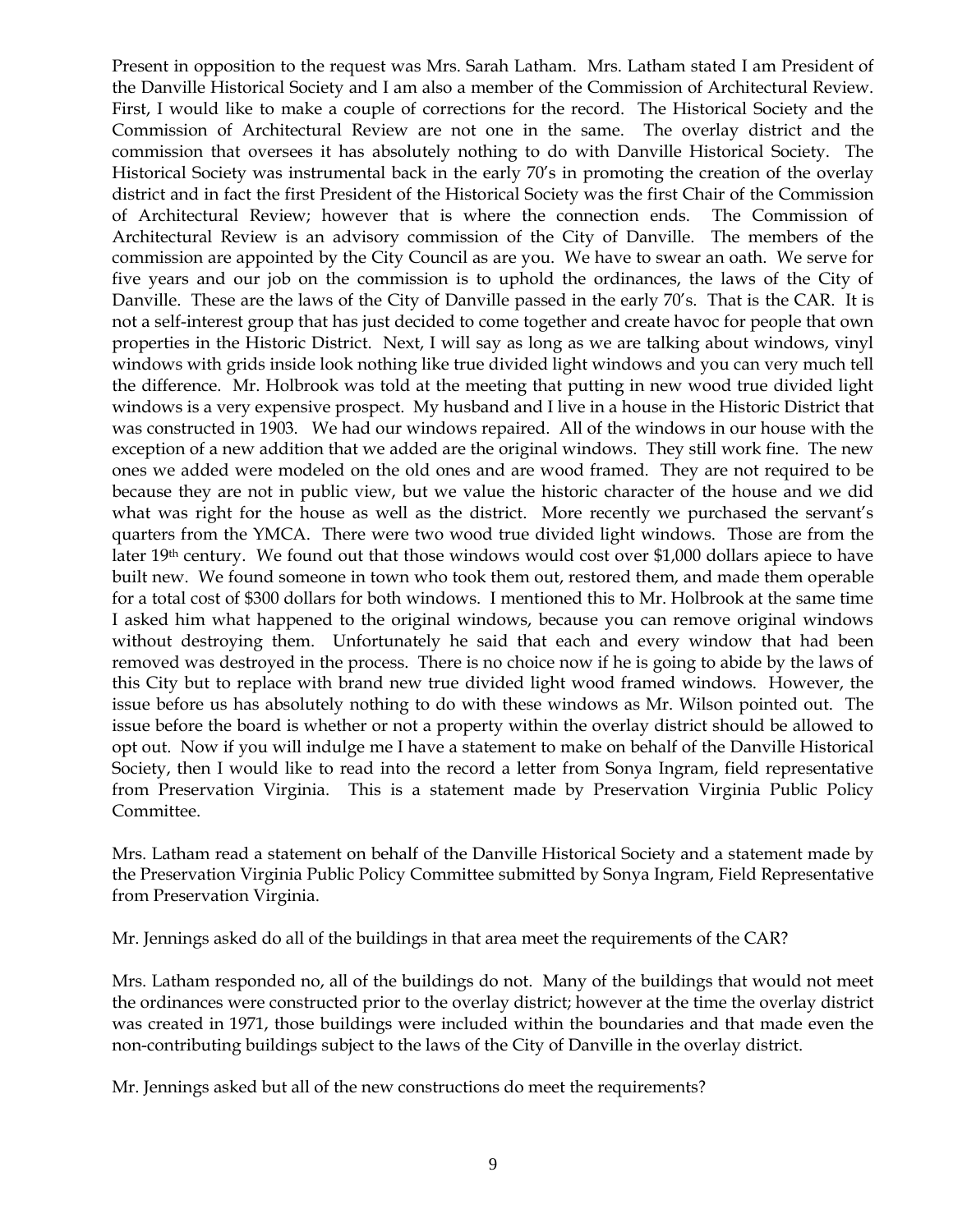Mrs. Latham responded any new construction that had been in the Old Westend Historic District would have to go before the Commission of Architectural Review.

Mr. Jennings asked and that includes this area, I guess you would say from North into across Main Street?

Mrs. Latham responded Renee can tell you the boundaries of the Old Westend Historic District.

Ms. Blair stated on Main Street they begin on the opposite side of the post office and continue on to the intersection of Mount Vernon Avenue. It also spreads out to Green, Pine, Sutherlin, Jefferson, and Holbrook Avenue.

Mrs. Latham stated it is not just Main.

Mr. Griffith asked does it go out South Main Street?

Ms. Blair responded no, it ends at the hospital. There is a cut off that does include the front portion of the hospital that fronts on West Main, but it doesn't include South Main.

Mrs. Stilwell stated it goes to Governor Montague's house.

Mrs. Latham stated it goes all the up onto West Main Street up to where the historic marker is for Governor Montague.

Mr. Griffith stated right, but I was asking specifically about South Main Street.

Mrs. Latham stated no.

Mr. Griffith stated I know the boundaries on West Main. They are marked.

Mrs. Latham stated 1045 is basically right smack in the heart of the Historic District on Main Street.

Mr. Jennings stated I noticed that there are a bunch of new doctor's buildings in that area as well. I was just wondering if they all met.

Mrs. Latham stated there have not been any newly constructed office buildings within the Historic District that I am aware of.

Mr. Jennings stated I guess I mean new since the 1970's.

Mrs. Latham stated 1971 is when the district was created and when the City passed the ordinances applying to what was allowed and not allowed in the district; so one can only assume that anything constructed after that would have gone before the CAR. However there are many scoff laws and some people have gone ahead and done things without getting permission and sometimes the City itself has not pursued its own ordinances, which is an issue that the members of the CAR have brought up at meetings. Sometimes the City has not pursued violations that should be pursued. CAR does not have the authority to issue warrants only the City can do that. As regards to the Norton house that was mentioned by the way and the windows that did go to the Virginia Supreme Court, that is most assuredly a contributing structure not a non-contributing structure. That was one of the houses built by the Schoolfield's who founded Dan River.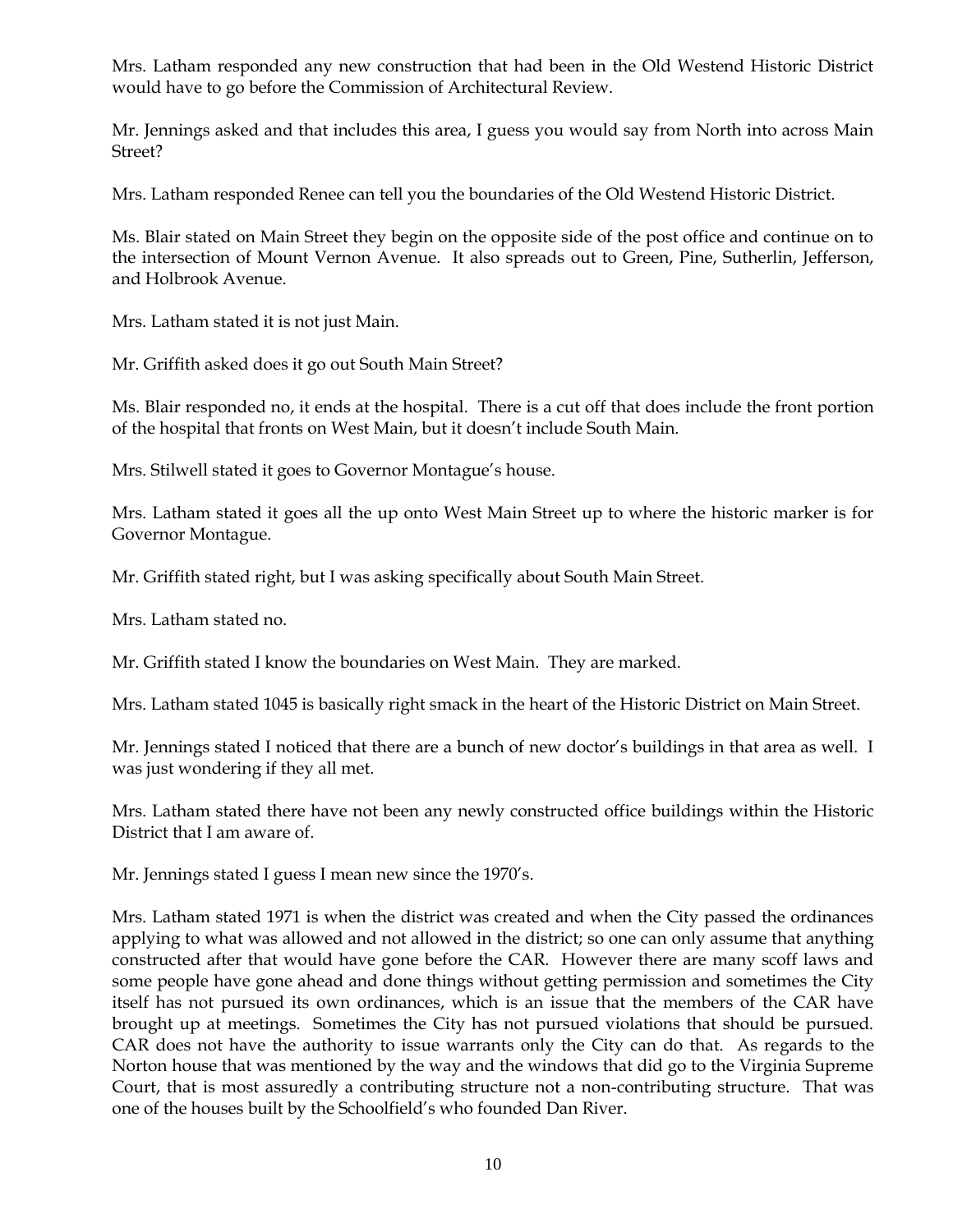Present in opposition to the request was Mr. CB Mattox. Mr. Mattox stated I have lived in Danville now for twenty-six years. I have owned thirteen houses here in Danville all of them in the Historical District. I knew the rules when I moved here and I have always tried to follow them. I have generally been able to turn profit on every building I have sold. If I make an investment I want to make sure that the materials that I put into the building are good quality and will last as long as the previous materials have. To some extent I think vinyl siding and vinyl replacement windows people that sell those are one step above what the general perception of a used car salesman would be. I do want to mention that there was a house that has been taken out of the Historical District on Gray Street just off of Holbrook Avenue. I believe that was about three or four years ago. The last time I drove by that house it really looked like it had been slumped down. The people insisted that they were going to improve the house so beautifully and all they needed to do was to be out of the Historical District to do what they wanted to do with that house and now it looks like a mess. I think the Historical District needs to be kept intact. Taking this property out of it would amount to spot zoning, which is an illegal procedure. I think you should definitely keep this in the Historic District.

Mr. Jones asked the houses that you have owned, have they all been single family dwellings?

Mr. Mattox responded no, they have been a mixture. They have been single family, duplexes, and currently I own one that is a four apartment building. When I purchased that apartment building it did have seven units in it and we down zoned it and made the apartments larger; because quite frankly I wouldn't want to rent something that I wouldn't live in myself. As a matter of fact I did live in the apartment building when I was doing some work on my own house.

Present in opposition to the request was Ms. Caroline Lawson. Ms. Lawson stated I have lived in Danville for nearly four years. I own a historic house and I understand the rules and regulations apply to me; because I am privileged to live here. I am sorry that Mr. Holbrook tore out his windows because my house was built in 1857 and the windows seem to be stronger than when they were first put in. I would like to draw your attention to the fact that Mr. Holbrook has already given you an indication that if you remove this building from the historic district overlay, he is going to put aluminum siding on the building and he is also going to put on a rubber roof. Please bear in mind that by removing the building from this historic overlay you are opening the floodgates.

Present in opposition to the request was Mr. David Corp. Mr. Corp stated my wife and I currently live in the Burton Condominiums, but we just recently, just recently as a week and a half ago, purchased a home on Holbrook Avenue in the historic district. One of the reasons that we felt confident to do this was because of the meetings that we have recently attended where the City is inventorying and going to revitalize the Old Westend as well as the homes in the Tobacco Warehouse District. Allison Platt and Amanda Adams have been engaged by the City to inventory this area and to give direction for a revitalization of the Old Westend. As I said this is one of the reasons that we felt confident is purchasing an historic home on Holbrook Avenue. We feel that this is important for the future of this City. We came to the city from Buffalo, New York a city that had also fallen on hard times. We came to Danville based on its website. It seemed like a city that could get out of its own way and could move forward. I think we have all seen recent attempts at doing that, preserving historic structures while making them acceptable for modern standards and modern in the case of the Dan River Research building medical practices.

Close the Public Hearing.

Mr. Laramore asked under our alternatives in recommending tabling Special Use Permit 175 as requested, is that correct?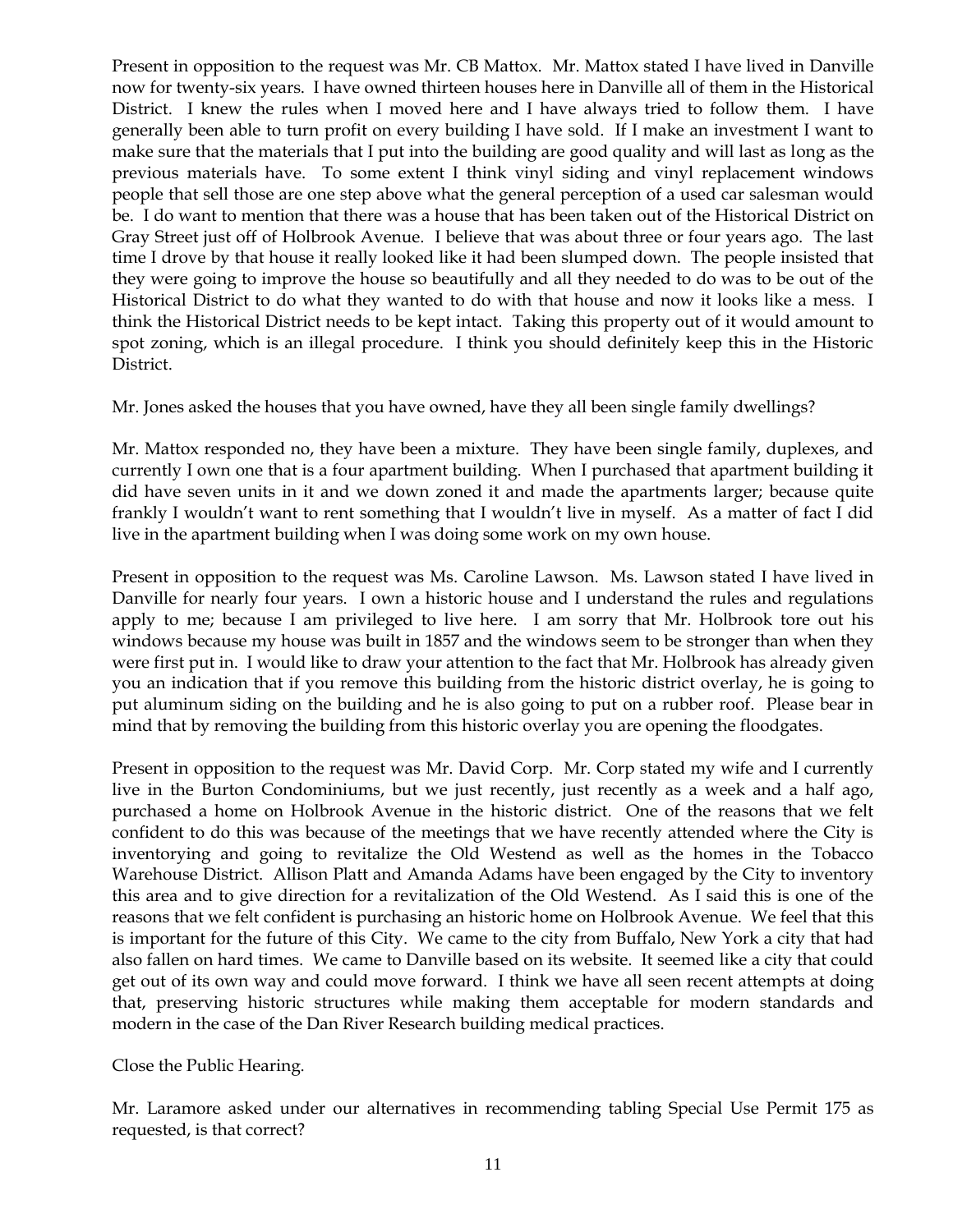Ms. Blair responded that was not requested. I apologize.

Mr. Laramore asked is it a Special Use Permit or is it a Rezoning?

Ms. Blair responded this is a rezoning. That is an error.

Mr. Wilson stated I just want to make sure that I understand that. All of these list Special Use Permit.

Ms. Blair stated they are to be rezoned.

Mr. Wilson asked so it is a rezoning request?

Ms. Blair responded correct. It is a rezoning request and the number is 175. There is no current request for tabling.

Mrs. Evans asked would it be considered spot zoning if we removed the overlay?

Mr. Whitfield responded typically spot zoning has to deal with a different use for the property as opposed to the overlay district situation. I am not familiar with a situation where removing an overlay would be spot zoning; but say this was a completely a commercial section or a commercial residential section and the request was to rezone to commercial for that one place, that would be illegal spot zoning. That is something I will look into prior to the Council meeting.

Mrs. Evans asked but it is not anything that you consider spot if you just remove the overlay for one building?

Mr. Whitfield responded it is not something that I am familiar with. That is something that I need to look at.

Mr. Wilson asked what position does this put the City in if we were to remove the overlay for this one? From the City's perspective, what does this mean? It is concerns that if the property were removed then a new modern structure would be erected. Is this the extent of the concerns here?

Ms. Blair responded yes, with the Historic Preservation Overlay District removed that does remove the controls, the architecture controls from the Commission of Architectural Review. That can open the door in the future for various changes, demolition, things of that nature could take place without any purview of the Commission of Architectural Review.

Mr. Wilson asked are there other processes that regulate those things?

Ms. Blair responded it would simply be the zoning of that particular property. It would be the zoning alone just like Riverside Drive or Piney Forest Road. It would be the zoning itself, that would be the only controls.

Mr. Jones asked you mentioned conditions by the Planning Commission. What kind of conditions can we put on the possibility of a rezoning? Can you put any?

Mr. Whitfield responded in a rezoning you can't place any conditions on it. Now the applicant can come forward and they can agree to certain conditions. If this were a special use permit you could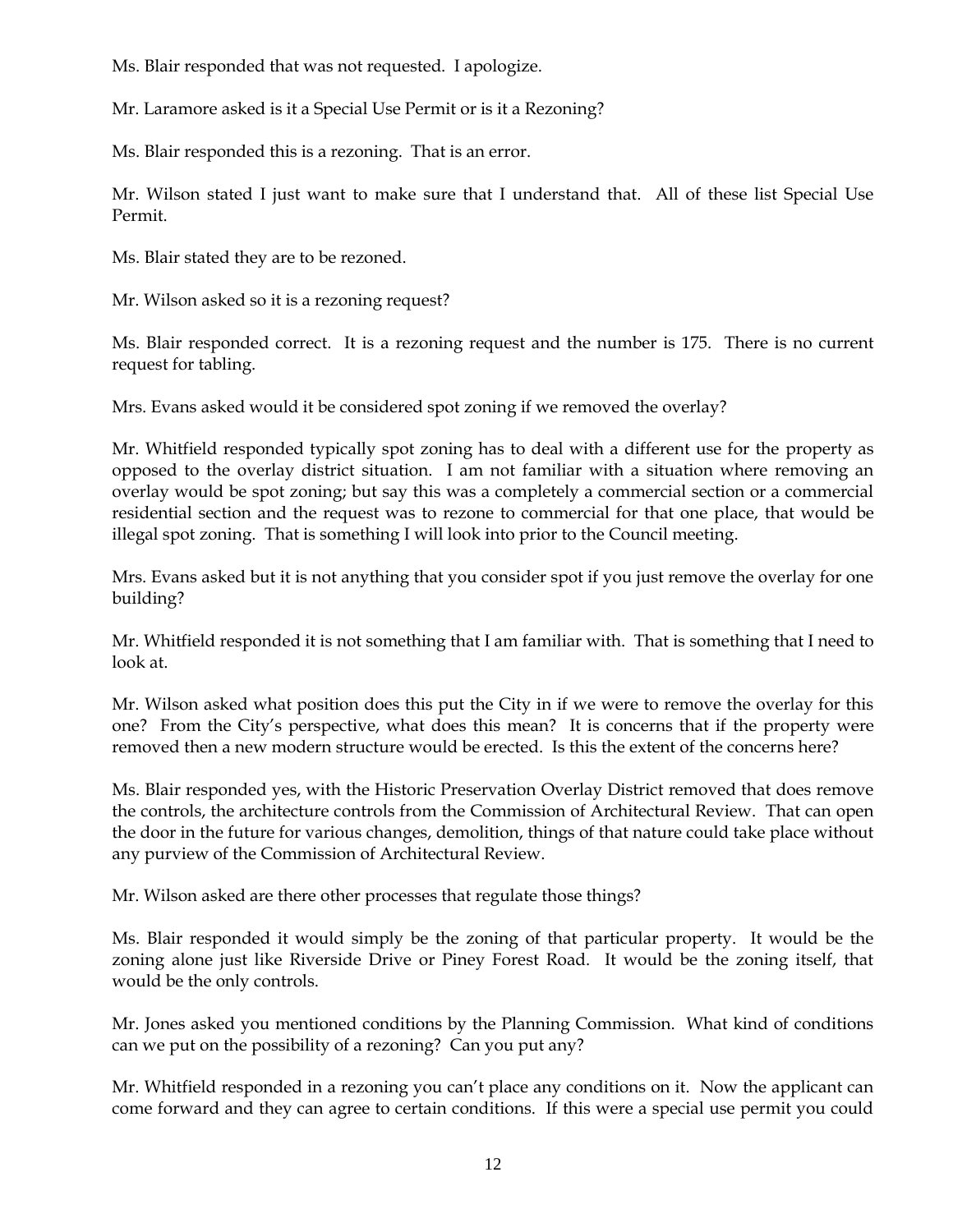impose conditions. All you can do is approve conditions that maybe the staff and the applicant have negotiated together.

Mr. Wilson stated but that has not been the request. The request is to just to remove it if I understood it correctly. If we don't do that, he will take legal action.

Mr. Whitfield stated Council still has to act.

Mr. Griffith stated we are just making a recommendation.

Mr. Wilson stated I understand.

Mr. Whitfield stated you would have to ask the applicant.

Mr. Griffith asked it is a rezoning application, but the zoning would not change. This is still going to be Transitional Office Commercial?

Mr. Whitfield responded that is correct.

Mr. Griffith asked it is still a commercial property, so all of the zoning requirements that apply to that would still apply to this piece of property?

Mr. Whitfield responded that is correct.

Mr. Griffith asked the only thing that it would do is remove the historic overlay?

Mr. Whitfield responded right. That is what he is requesting.

Mr. Jennings asked I think Mr. Holbrook said that he did not need a building permit to make these changes in the windows. Is that right?

Mr. Holbrook responded in the City of Danville I do not need a building permit to put in vinyl replacement windows. I have put in hundreds of them. I didn't really think that was affected at the time. That is the reason we didn't go through that. That is the reason I am in the predicament now, because I didn't know those rules or whatever. We put those in. Since this is in the historical overlay then we do need a building permit, is that correct?

Ms. Blair responded that is correct.

Mr. Holbrook stated but if it would have been outside of the historical overlay, you do not need a building permit in the City of Danville for vinyl replacement windows.

Mr. Jennings stated that was going to be my next question. At any time does the City have the responsibility to make sure that a building meets the architectural review requirements when they approve a permit to build?

Mr. Whitfield responded quite frankly Mr. Jennings, we just presume that when somebody purchases a building that they will know whatever it is, whether it be in a historical district, whether it be in a residential subdivision, whether it be on Riverside Drive; so really I would say that if there is anybody that has the responsibility of telling the person purchasing a building would be the real estate agent. They are supposed to know the rules as well.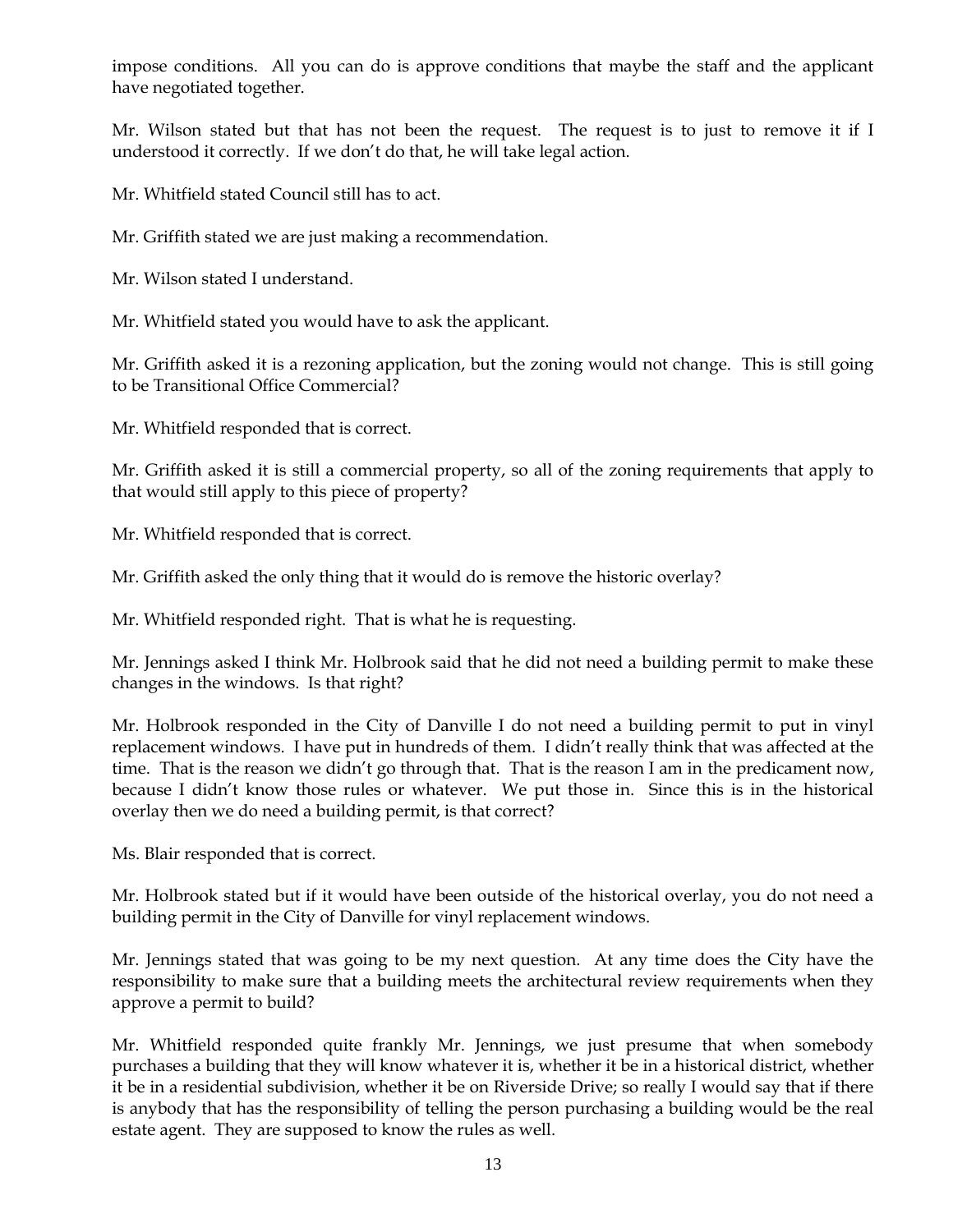Mr. Holbrook stated there was no real estate agent. I bought this property, it was going to foreclosure. The landlord before me was not keeping the building up. It was in foreclosure or getting ready to go to foreclosure. I bought it directly from the bank. I didn't get guidelines for the historical stuff until after the fact that we got involved with Renee and she printed that off for me. That was already after I had put the windows in that I got the guidelines that I quoted earlier. Right after I bought it I started doing repairs, so the building does remain stable and it doesn't burn down. Like I said I have already put \$75,000 dollars' worth of repairs in it.

Mr. Jones stated you mentioned that staff can enter negotiations with the owner as far as working out conditions and things like that. Has there been an attempt by either owner or staff to come up with some agreement to handle this situation?

Ms. Blair responded no, we have not had discussions about any proffered conditions.

Mr. Jones asked do you think that those discussions are possible in the future?

Ms. Blair responded staff is always willing to work with the applicant if the applicant has proffered conditions that they would like to submit.

Mr. Wilson stated but the bottom line is that current law would not approve those windows.

Mr. Whitfield and Ms. Blair stated correct.

Mr. Wilson stated so even if there were negotiations, they would be within the law that currently stands.

Mr. Griffith asked if he would have received the Certificate of Appropriateness the windows could have been installed. Is that correct?

Ms. Blair responded that is correct.

Mr. Griffith stated so it is possible that they could have been approved and put in if a certificate was issued.

Ms. Blair stated if they had been approved and they would not be in violation.

Mr. Jones stated we really have only two choices: either grant his approval that takes him out of this district or to deny.

Mr. Whitfield stated that is correct. You are recommending either that Council deny the request or approve the request. That is correct.

Mr. Wilson asked can we make a comment?

Mr. Griffith responded yes, sir.

Mr. Wilson stated one of my comments and maybe it is just my pastor nature working here; but it is a little troubling to me that people come to the platform and get really, it is a little strange, a little bit of name calling going on between the parties involved. It is kind of a tension of characterizing people in kind of negative lights because of issue. I am not sure that overall works well for the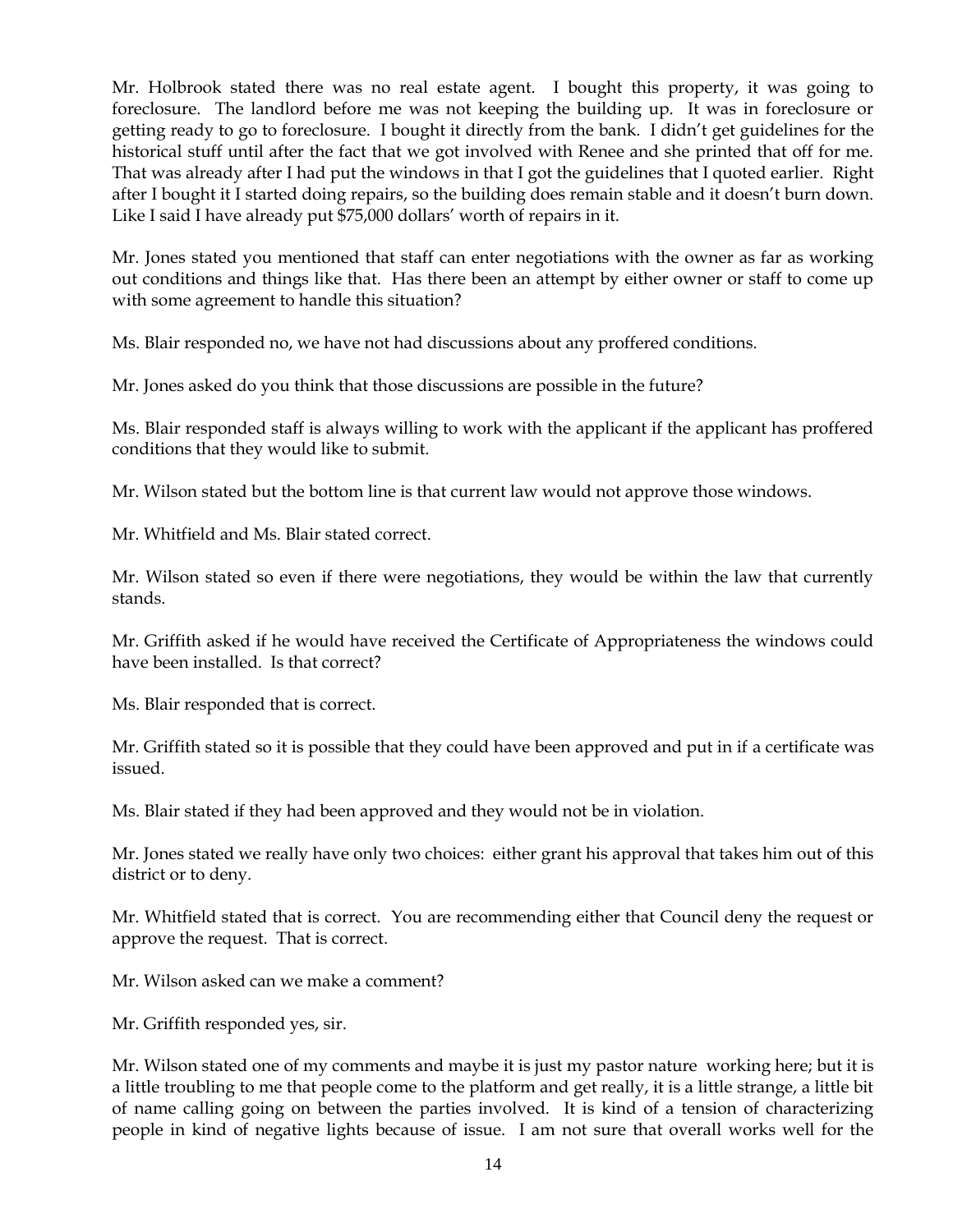nature of our City and some of the things that we would like to accomplish here. It is something of a reaction here, but I do think these things can be worked out. There are laws here.

Mr. Griffith asked does the City offer incentives for people to make buildings more energy efficient?

Ms. Blair responded there are certain programs available through the Housing and Development Department.

Mr. Griffith asked one of which includes putting in replacement windows?

Ms. Blair responded it could, yes.

Mr. Griffith stated on one hand we are rewarding people and on the other hand we are doing something else.

Ms. Blair stated but those are only available in specific areas that have been targeted and designated by Council.

Mr. Griffith stated right, I am just saying on one hand the City is offering people incentives to do these things and then on the other we are telling them not to do it. We are sending a mixed message, I think.

Mr. Jones asked cases like this and I don't know if there has been one like this, but there have been times when people have gone to City Council concerning questions by this group. What has been the reaction by Council over the years?

Mr. Whitfield responded I can tell you that in my eight years of being City Attorney I don't recall anybody coming to Council with regards to concerns about the overlay, so I wouldn't know.

Mr. Jennings stated I thought there was one case with regards to someone wanting to change the roof on a building. Mrs. Stilwell do you know anything about that? It was a long time ago.

Mr. Whitfield stated now there have been appeals, but not since I have been City Attorney.

**Mrs. Evans made a motion to recommend denial of Rezoning Application PLRZ20120000175. Mr. Wilson seconded the motion. The motion was approved by a 4-2 vote (Mr. Jones and Mr. Griffith voted in opposition).** 

*2. Special Use Permit Application PLSUP20120000204, filed by Sheila Isom, requesting a Special Use Permit to operate an adult day care center in accordance with Article 3M, Section C, Item 6 of the Code of the City of Danville, Virginia, 1986, as amended, at 147 Deer Run Road, otherwise known as Grid 1815, Block 004, Parcel 000015 of the City of Danville, Virginia, Zoning District Map. The applicant is proposing to operate adult day care center at this location.* 

Miss Scolpini read the staff report. Fifteen (15) notices were sent to surrounding property owners within three hundred (300) feet of the subject property. Two (2) respondents were not opposed; zero (0) respondents were opposed.

Open the Public Hearing.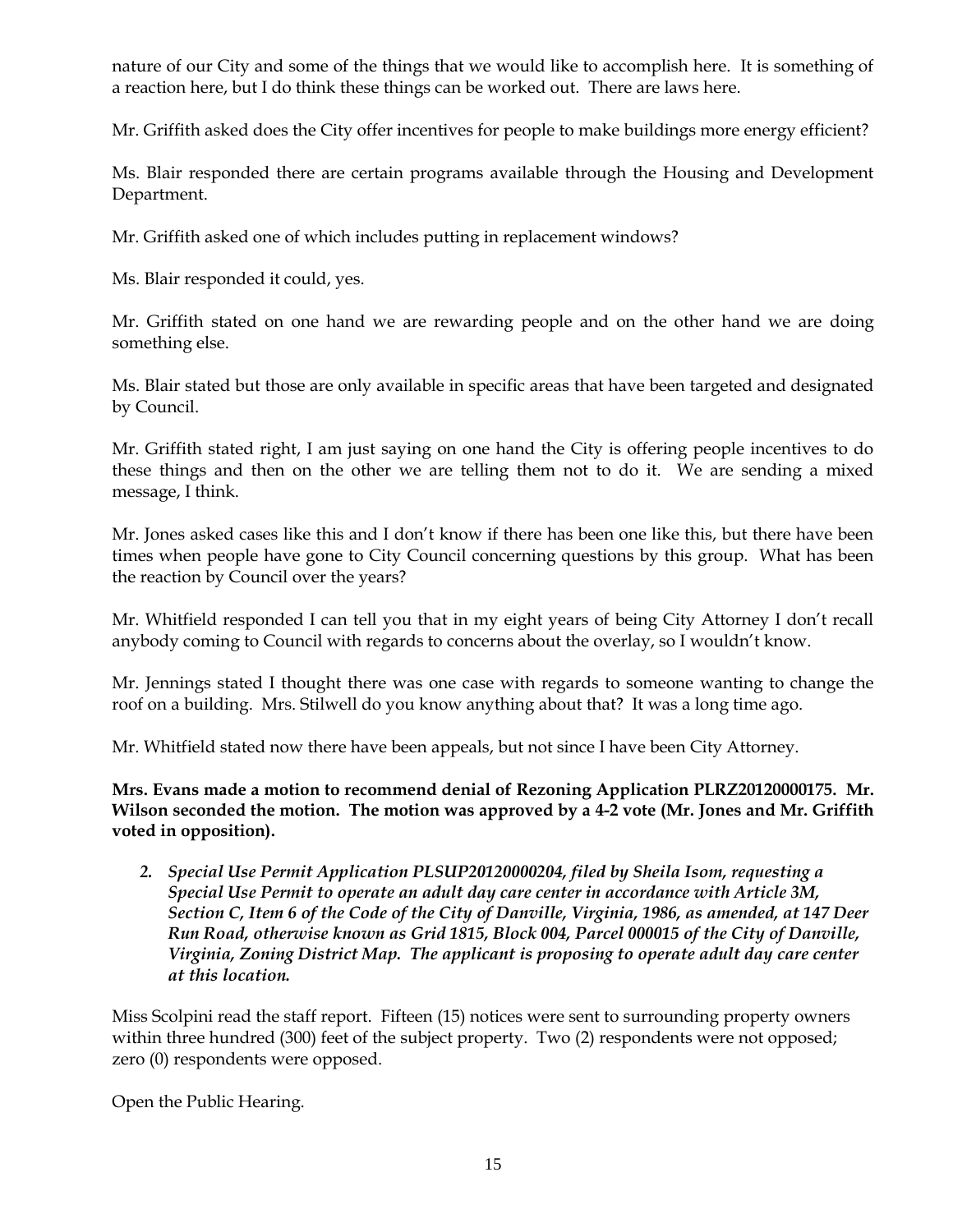Present on behalf of the request was Ms. Shelia Isom. Ms. Isom stated I am a minister. I have been in the ministry for twelve years. We are non-profit incorporated. I am also a registered nurse and I am wanting to do something for our community in extension from our ministry. This past August my mother passed away with Alzheimer's and she had suffered with that for fifteen years. My dad is ninety and we were blessed to keep them both home during her illness. When she passed I think the seed fell into my heart that our community was in desperate need of a facility that would reach out to our senior community. After a lot of research and planning, I discovered that we are in a sandwich generation where people or elders are living longer. They are in between a situation where a lot of people think when they get old they need to go to nursing homes or assisted living; but in fact many of them are not ready for that. They do need an area where they can be safely provided for and have skilled professionals that are going to be there. What we are proposing is a daycare rather than assisted living or a nursing facility. They would just come for a maximum of twelve hours per day, whatever the family would want them to do. As we were looking for the location for the center, we wanted it to be in the center of the community where people would have easy access and a place that would thought would be appropriate and we did find this building; which we feel that it is. The Planning Report states no more than twenty clients, but we are not going to take more than ten at the beginning; because we just want to get our feet wet and get in there. Most of our staff will be nurses and some volunteers that will have to go through first aid training, CPR training, and also classes on senior care. There is a difference between medical and health care. In an adult daycare center ours is leaning more on the healthcare side, which means that it is more of a cognitive holistic approach that we want to give the family and these clients. In that meaning that the clients would have to come in and be able to feed themselves, go to the restroom on their own with some assistance, but mostly to have a social place for them with cognitive stimulation as well as physical. We did attend a mandatory class back in March for State Licensing in Virginia. They do state that being non-profit we are not required to have a license per say, but coming from the medical profession I want to do it as close to Code as we can. We will eventually be applying for our State License after we get opened and running.

Mr. Jones asked do you have any problems with these other conditions as stated by staff?

Ms. Isom responded as far as the building, yes. When I attended the mandatory class in March, they went over all of the requirements for State Licensing. There was nothing spoken in those classes according to having a full shower in for a daycare or a sprinkler system in the building; so when we were pursuing a location we weren't thinking about those areas. It wasn't in all of those classes that we attended back in March. That is the problem that we do have with this building; however Mr. Dyer is here that is the owner of the building and can give you more architectural information. It is a building that is easy access. It is all on one level. We are not going to be cooking in the facility at all. We are going to be catering our meals in. Basically the building is just going to be used for activity. We are keeping our clients to probably about ten and we will have about three to four full time staff and four to five volunteers on any given day.

Mrs. Evans asked so the class you took didn't say anything about a shower?

Ms. Isom responded no, mam.

Mrs. Evans stated that kind of threw me.

Ms. Isom stated we have three in the building. There is three handicap bathrooms. They are fairly large. Since it is not a center that is going to keep them overnight and that we are leaning more toward health than if you have medical problems with a patient. Those are pretty much substantial to be able to deal with any accidental problems that we may have throughout the day. There are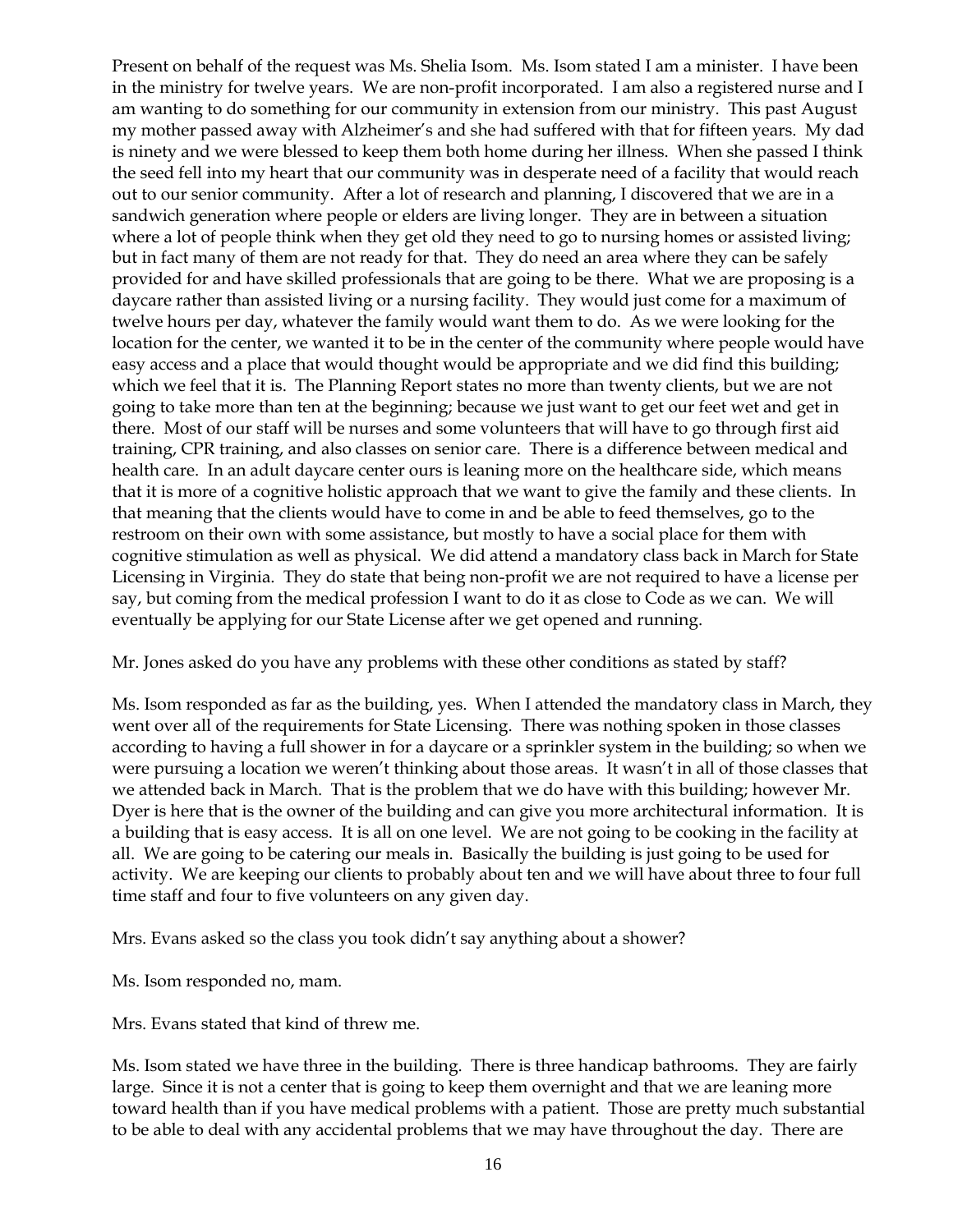other areas in our community that do house mentally retarded clients and their facilities are not anywhere near the standard of this building. When we were looking for a location, I didn't want a house per say, I did want a center where we could grow from there. I am visionary, so hopefully we can grow out of this building into one of Mr. Dyer's bigger buildings to house more people to bring this service to our community.

Mr. Wilson asked is it being required to install a sprinkler system, handicap accessible shower?

Ms. Isom responded Mr. Dyer can answer that.

Mr. Dyer stated anything related to the building and the actual requirements, I have more information and I will come and speak.

Mr. Griffith stated Mr. Dyer would be better to answer your question.

Mr. Laramore asked non-profit organizations are not required to be licensed by the State for operations, but they may do so voluntarily? I take it profits have to be licensed.

Ms. Blair responded that is correct, as an adult daycare facility. They will still have to obtain a business license, but not have to register and obtain a license from Social Services.

Mr. Laramore asked because it is non-profit? It wouldn't fall under the State's guidelines?

Ms. Blair responded that is the way the State has written that for Social Services. I can't tell you the reasoning behind it.

Mr. Laramore asked that is coming from the State?

Ms. Blair responded yes.

Mr. Laramore stated I just wanted to make sure that I was reading it correctly.

Ms. Isom stated I do want to be State Licensed because I think that gives the center more credibility and if I were to put my dad there, I would certainly want it to be up to Code; and I don't want to do anything less than the excellence of it.

Mr. Wilson stated just a kind of comment observation, as you did see from the last situation we dealt with, one of the things I have noticed being on the Planning Commission is the number of people that have really great ideas, their heart is in the right place, they are venturing out; but then with all of the requirements and things that come along it gets more complicated to actually pull off. Is it starting to get more complicated with the sprinkler system? I don't want to go through the technical there, but are you prepared to be able to take on the full financial responsibilities that could get overwhelming?

Ms. Isom responded it is a little bit overwhelming already. We have applied for some local grants in the area and Mr. Wright is one of our Board members and he is also helping us with some grants. Being non-profit we can do that. We will have a fee for the clients that come in, but initially getting something started you want to do it for the community. You want to do something that is needed not just something that is a great idea. In the research that we have done, we did a needs assessment and everything we got back from the community was "when are you going to open it?" "We need it really bad." It is overwhelming when you are trying to start something because it is a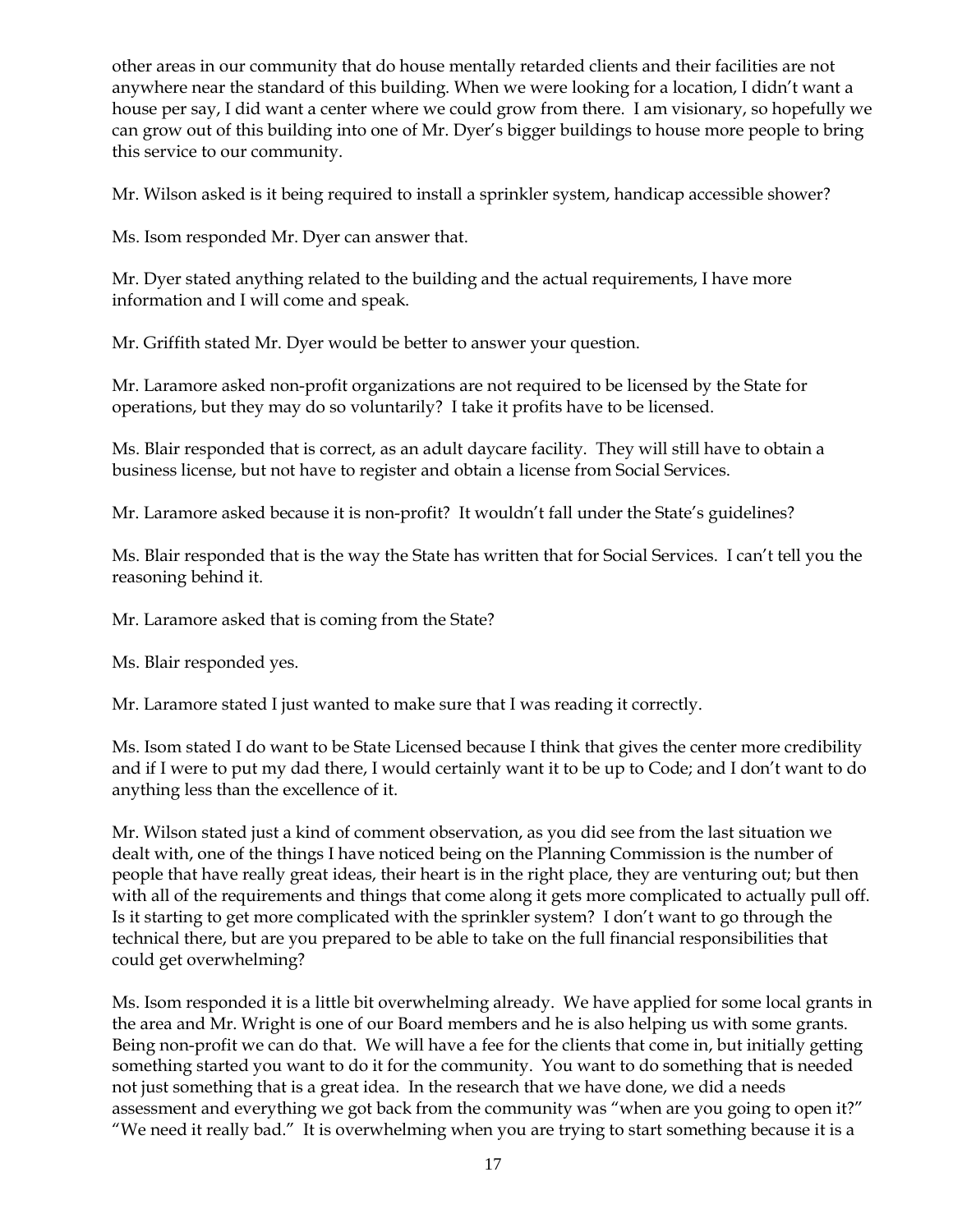need verses just a great idea. I am committed to it. At the beginning you don't want to do anything that is not going to be safe for any of the clients. That is not our purpose. We are trying to get up and get going and then we will get the funds in to be able to carry it.

Mrs. Evans asked may I ask what Board you are referring to?

Ms. Isom responded our adult daycare has already established a Board of Directors and we have had our first Board meeting, and so we wanted to continue to pursue.

Mr. Wilson asked is this an extension of your churches work?

Ms. Isom responded it is an extension of my ministry, Shelia Isom Ministries. It is a non-profit, tax exempt corporation. We are doing that up and under that as an extension, yes sir.

Present on behalf of the request was Mr. Gus Dyer. Mr. Dyer stated I am the owner of the property at 147 Deer Run Road. What has happened is, even though the real estate agent didn't know the Code had changed in the last six months, and so when the Code changed there were some additional requirements that had not been required previous to this. In fact, you all just recommend the granting of a special use permit at the old Big Daddy's, which does not have sprinkler systems. It does not have showers or anything like that. That was under the 2006 Code. We are now operating under the 2009 Code. The 2012 Code is coming along. I don't know why it doesn't correspond with the years that we are dealing with. There is a section in the Virginia Code that will possibly allow us to operate this facility without the sprinkler system and without the shower being required. I didn't even know about this until Friday a week ago. Since last week was the  $4<sup>th</sup>$  of July, I am having a hard time getting in touch with a lot of folks, but I have actually engaged an architect who is going to provide us with the data that will show that basically the sprinkler system is redundant in this building and does not lower the safety level by not having it. I want to assure you that if we aren't able to get that done we are not going to use this building for a use that doesn't meet Code. Because Ms. Isom has already gone this far, we figured we would come to the Planning Commission and go before Council to make this application while we are still awaiting the Building Official's ruling as to whether we can actually get a CO or not. I would like to ask that if you are going to grant this motion if the stipulations, that it be the stipulation that we can obtain a CO and not necessarily that we provide the services that are listed, which is the shower and the sprinkler system. Ms. Isom is starting this business pretty much from scratch. She cannot commit to a long term lease. She can commit to a one year lease. I cannot afford to spend \$20,000 dollars on this building for \$1800 a month for twelve months. As far as the appropriateness for the building for this type of use, I think it is not only acceptable, I think it is probably a preferred location. Deer Run Road is located off of Piney Forest Road, so it is a quiet side street. There is not a lot of traffic out in front of the building itself, but it is very accessible to the majority of the people in the City of Danville. There are several other medical facilities, counseling facilities that are located on Deer Run Road. I don't think there will be a problem with any of the neighbors. If you have any questions, I will be glad to answer them.

Mrs. Evans asked why do you think a sprinkler system is not needed?

Mr. Dyer responded a sprinkler system provides security against fire at a different level than just being able to exit the building. There are smoke detectors. There is easy access in and out of the building. It is a fairly small building. It is a little over 2000 square feet. It is not going to be a situation where you are going to be on the  $10<sup>th</sup>$  floor of a multi-story building and it is going to take you fifteen minutes to get out. Like I said, this is all based on meeting State requirements. The architect is going to evaluate the building and determine whether the sprinkler system is redundant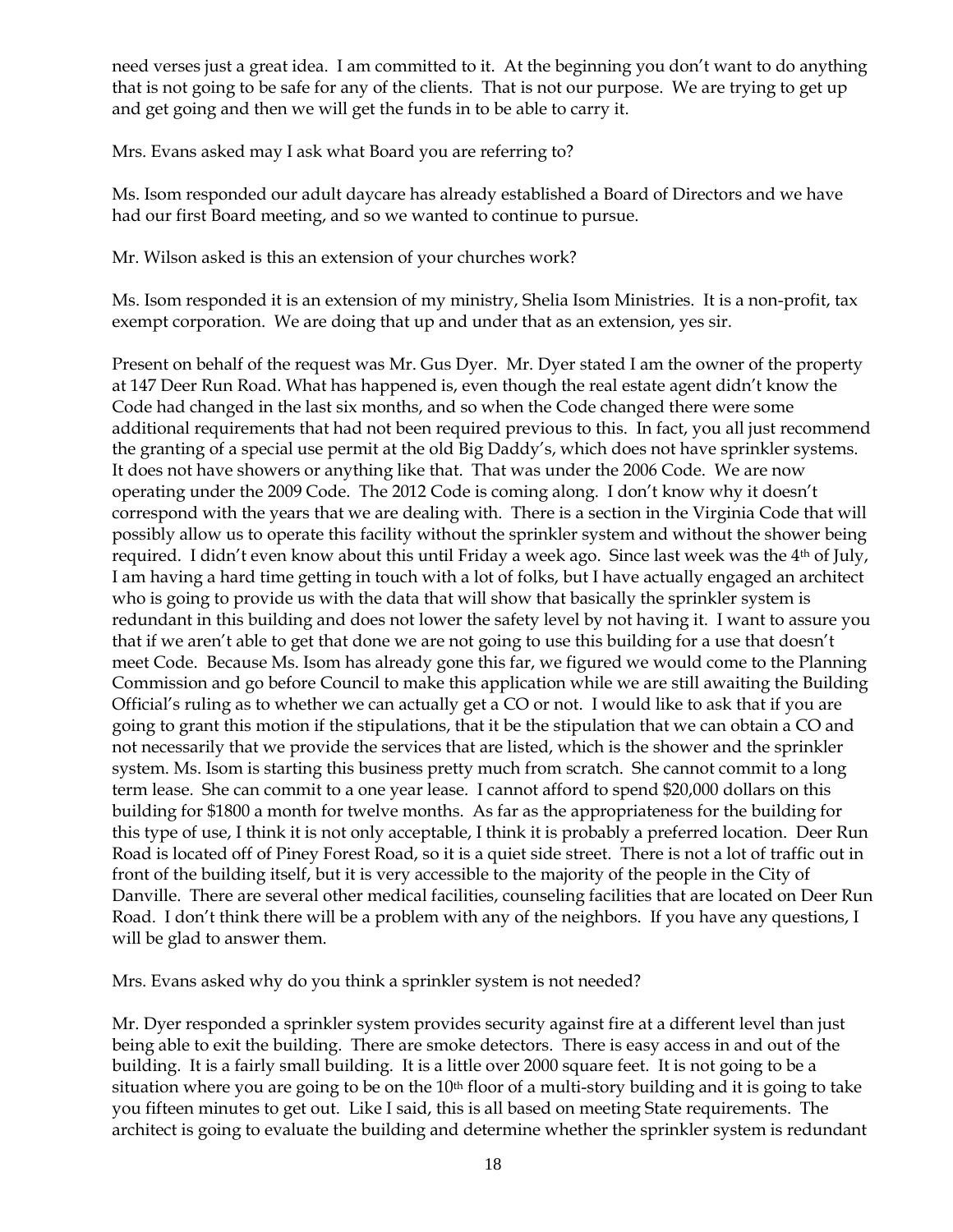or not. If he does not determine or if Jerry Rigney does not agree that the sprinkler system is redundant, then we are not going to pursue this any farther. There is a clause in the Virginia State Code that will possibly allow us to provide some documentation that the sprinkler system would not be necessary.

Mr. Jones asked could it be done and yet the Fire Marshall say "I want a sprinkler system?"

Mr. Dyer responded Jerry Rigney is actually the one that will make that call as to whether the sprinkler system is going to be required or not. Like I say, this is something that has just been put in the new Code. Every other adult daycare facility, there aren't many in Danville, but all the ones that are don't have sprinkler systems. Apparently if it is good enough for those folks and you agreed to let them operate, we hope that you will take that into consideration.

Mr. Laramore stated but they've changed the rules since.

Mr. Dyer stated right, but there is a clause. There are some escape clauses. It is not set in stone. We will have to provide some extra documentation that will be reviewed by Jerry Rigney and his Building Inspector and he will determine ultimately whether we can get a CO or not.

Mr. Wilson asked why can't that get cleared up before we have to make a decision?

Mr. Dyer responded I didn't even know about these conditions until Friday a week ago. I was given an opportunity to contact an architect to see if he can come up with the data that we need. I have contacted him last Friday. He has told me that he will let me know something early this week. We had already made the application to go before the Planning Commission and City Council; and we just felt like to expedite things. You're not going to make a decision here that is going to allow us to do something that Jerry Rigney does not want us to do. Basically what we are asking is for you to look at the site where this building is located and determine if you think this is an appropriate location for this type of use. The issues that we have to deal with Jerry Rigney as far as meeting the Building Code really aren't drained with the decision you all have to make. They are a total separate issue. Approval of this is not going to have any effect on whether we get a CO or not.

Mr. Griffith asked if Mr. Rigney says that they need a sprinkler system and a shower, then they don't get the CO?

Mr. Whitfield responded that is correct.

Mr. Griffith asked and one of our conditions is that they have to have a new Certificate of Occupancy?

Mr. Whitfield responded that is correct.

Mr. Jennings asked one of our conditions is what did you say?

Mr. Griffith responded we can make a recommendation to Council, but if it is determined between now and the time council reviews this that they do not have to have these items, they can still get a Certificate of Occupancy. The conditions that we have don't say anything about a shower.

Mr. Dyer stated it is similar to a rezoning request. You all can rezone a piece of property that would allow a certain building, but if the building itself does not meet Building Code that doesn't grant them the right to use it or build that building. It is just that you are approving this site as an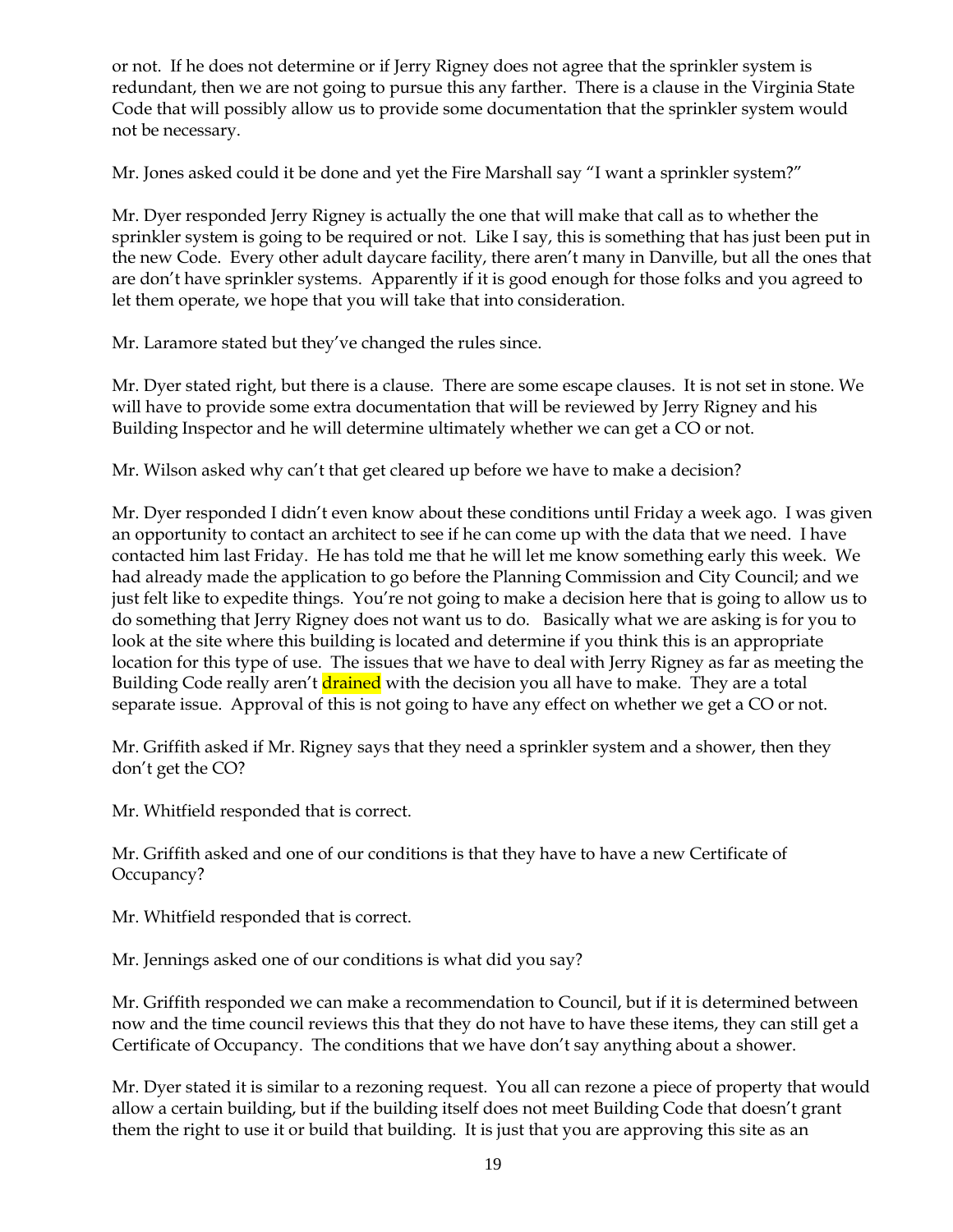appropriate site. All adult daycare facilities require a special use permit, because of the sensitive nature and where they are located. I would just like to point out that this is a probably a preferred location for this type of facility.

Mr. Griffith read staff's recommendations.

Mr. Dyer stated the building itself is fairly new. It was built in 1999 or 2000 and so it does meet all of the handicap accessibility requirements.

Mr. Griffith stated I am trying to help you here. The conditions listed do not include those. It says that you have to have a Certificate of Occupancy. That is the point we are trying to make. If it is determined that you don't need those items, you can get a CO. if it says that you have to have them, then you don't get it.

Mr. Dyer stated and the special use permit would have no impact.

Mrs. Evans stated if you don't get a Certificate of Occupancy, then you select another site and come to us again.

Mr. Dyer stated or you can approve the special use permit and perhaps Ms. Isom can obtain some grant money that would allow us to make the investment that would bring the building up to Code as far as the sprinkler system and the shower. Right now, like I say, on \$1800 a month I can't invest \$20,000 dollars on a one year lease.

Mr. Jones asked so you don't have a problem with us recommending this with the conditions by staff?

Mr. Dyer responded if that condition is that we obtain the Certificate of Occupancy not that we have to put in a sprinkler system and shower.

Mr. Whitfield stated it says to obtain a Certificate of Occupancy to operate an adult daycare facility along with no cooking and the number of clients.

Mr. Jones asked and there are other adult daycare facilities in the City without sprinklers, without showers?

Ms. Blair responded there are. Yes, this was part of the 2009 Building Code that came into effect in March.

Close the Public Hearing.

**Mr. Wilson made a motion to recommend approval of Special Use Permit Application PLSUP20120000204 with conditions per staff. Mr. Jennings seconded the motion. The motion was approved by a 6-0 vote.**

*3. Request to amend Chapter 41 entitled "Zoning Ordinance" of the Code of the City of Danville, Virginia, 1986 as amended, more specifically Article 15 entitled "Definitions", Section B entitled "Definitions", to amend the definition of family to reflect changes in State organizations, and to define temporary family health care structures, amend Article 2 entitled "General Regulations", Section P entitled "Accessory Structures and Uses" by adding regulations on temporary family health care structures, to amend Article 3.B:*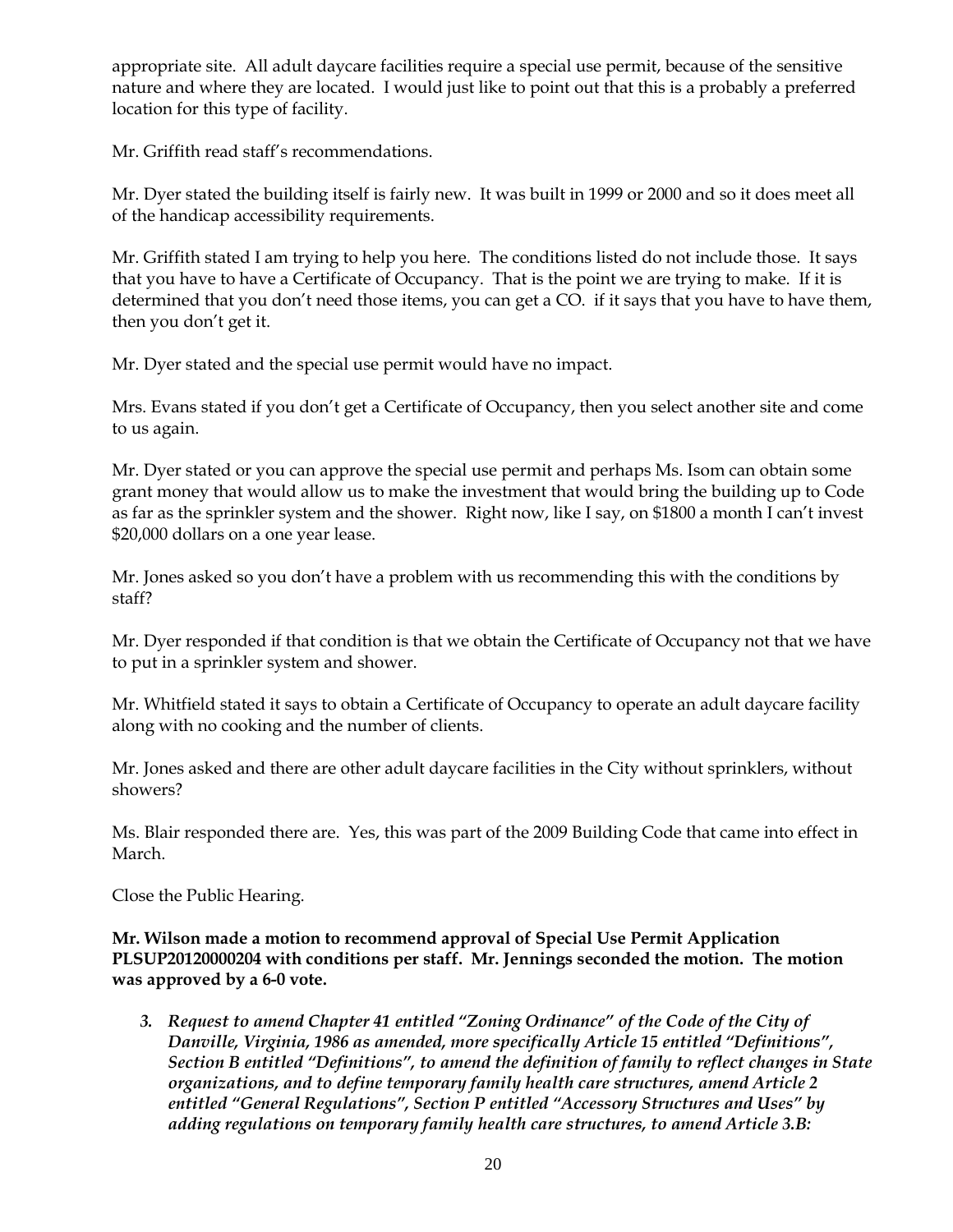*entitled T-R Threshold Residential District", Section C. entitled "Uses Permitted by Special Use Permit", Article 3.C: entitled S-R Suburban Residential District", Section C. entitled "Uses Permitted by Special Use Permit", and Article 3.E: entitled OT-R Old Town Residential District", Section C. entitled "Uses Permitted by Special Use Permit", to allow for detached accessory structures or uses without a primary building being located on the parcel.*

Ms. Blair read the staff report.

Open the Public Hearing.

No one was present on behalf of the request.

Close the Public Hearing.

Mrs. Evans asked under the *residential facility with no more than eight individuals with mental illness residing with resident counselor or other staff persons as a residential occupancy by single family*, I think there are houses in the City that have mentally ill persons, with no one there. It is just a group of people living there with no one. How does this address that?

Ms. Blair responded we would need to look at each case by case. If you believe those exist, we will look at them and start an investigation. If it does not have a residential counselor then we will need to address that individually.

Mrs. Evans asked do they need to be registered with the Department of Social Services prior to opening such a facility?

Ms. Blair responded yes. They will need to be licensed by the Department of Behavioral Health and Developmental Services.

Mrs. Evans asked so before someone moves a group of individuals into a home, they should already have this license?

Ms. Blair responded correct.

Mrs. Evans asked and if they don't, can you address the individual?

Ms. Blair responded that is correct. There is within the new legislation sign off sheets that are being added to the process for licensing, so there will be a zoning approval that is required. That is fairly new. That will help us with the process.

Mrs. Evans asked will the other ones that already in existence be grandfathered?

Mr. Whitfield responded they will probably be legally non-conforming structures, but as far as the other issue that you are talking about, that is a completely separate issue than the zoning. If it is a bunch of people living in a house together as you described without a caregiver, that may not be a zoning issue as much as an issue with Social Services.

Mrs. Evans asked if someone owns this house and that is the situation and now the house is on the market, if someone else buys it is it still legal non-conforming?